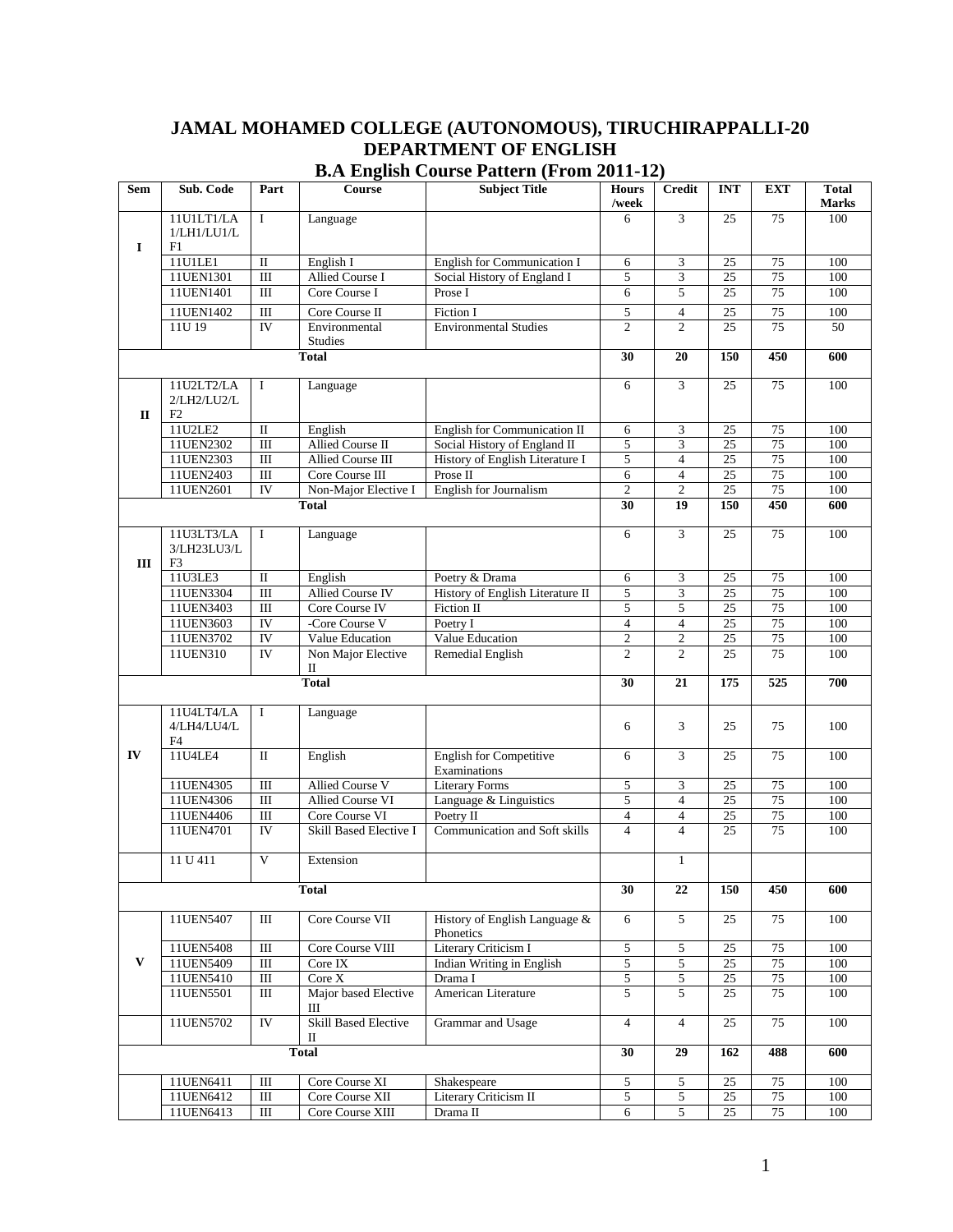| VI                 | 11UEN6502 | Ш  | Core Course XII                  | Commonwealth Literature          |     |     | 25  | 75   | 100  |
|--------------------|-----------|----|----------------------------------|----------------------------------|-----|-----|-----|------|------|
|                    | 11UEN6503 | Ш  | Major-based Elective<br>Ш        | <b>English Language Teaching</b> | 4   |     | 25  | 75   | 100  |
|                    | 11UEN6703 | IV | <b>Skill Based Elective</b><br>Ш | <b>Personality Development</b>   | 4   | 4   | 25  | 75   | 100  |
|                    | 11U612    |    | <b>Gender Studies</b>            | <b>Gender Studies</b>            |     |     | 25  | 75   | 100  |
| <b>Total</b>       |           |    |                                  |                                  |     | 29  | 175 | 525  | 700  |
| <b>Grand Total</b> |           |    |                                  |                                  | 180 | 140 | 950 | 2850 | 3800 |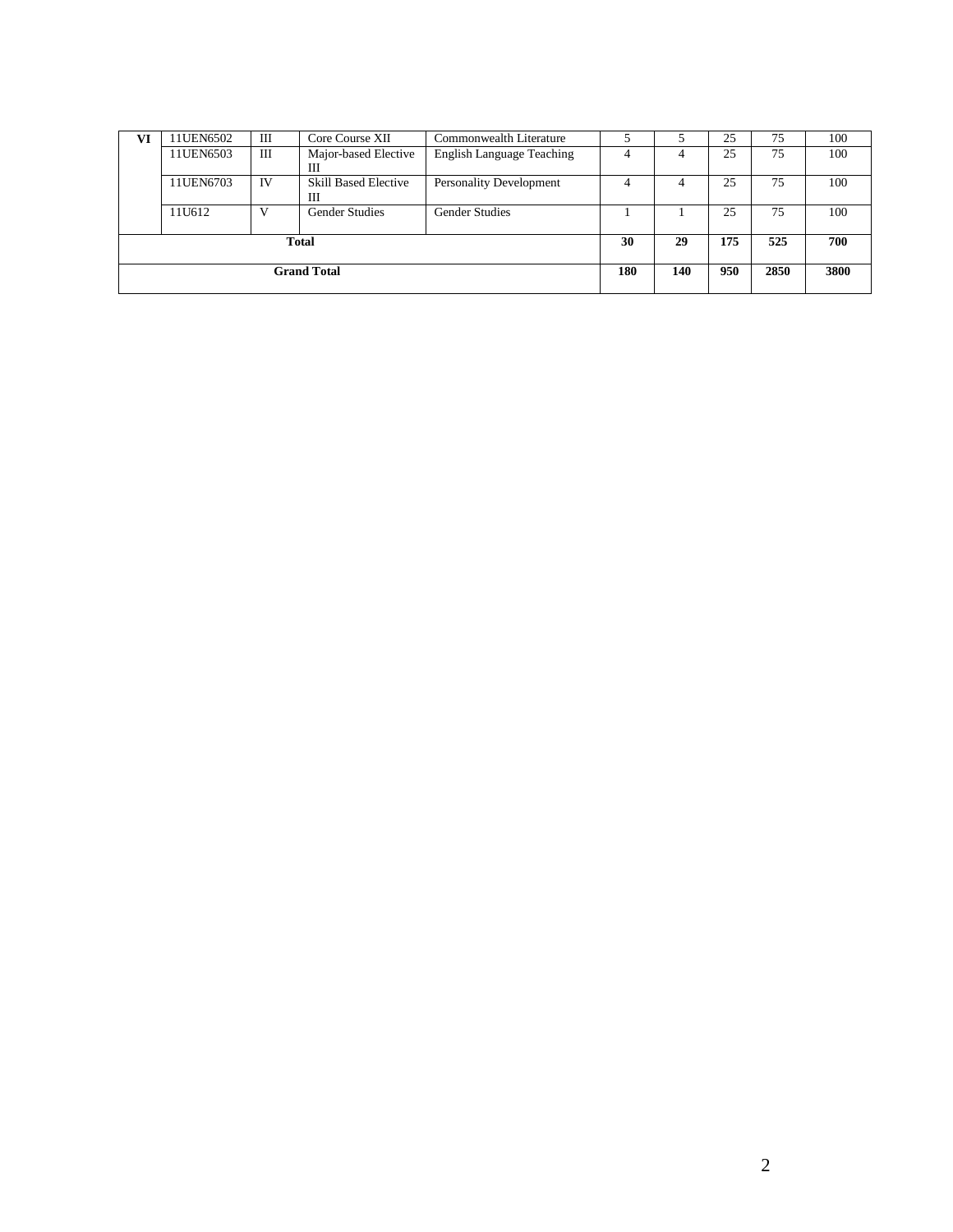# **B.A. / B.Sc. / B.Com. / BBA. / BCA / B.Lit. Semester I - PART II ENGLISH – PAPER I ENGLISH FOR COMMUNICATION - I** (Subject Code: 11 U1LE1)

Hrs/week: 6 Credits: 3 **Unit I** A.P.J. Abdul Kalam - The Power of Prayer J.G. Bruten **-** The Gift of Language **Unit II** Jean Ure - The Land Where There Were No Old Men Indira Gandhi **-** On the Power of Youth **Unit III** A.G. Gardiner **-** On Habits Stephen Leacock The Awful Fate **Unit IV** R. K. Narayan **-** Crime and Punishment Virginia Woolf **-** Men and Women **Unit V** Grammar Tenses and Voices

#### **Prescribed Books:**

1. Effective Communication to English Prose (An Anthology of Prose)

Editor: Prof. S. Yousuf

Publisher: Harrows publication (2010) Bengaluru Price:Rs. 30/

2. Contemporary English Grammar Structures and Composition Author: David Green Publisher: Macmillan Price: Rs. 49.75/-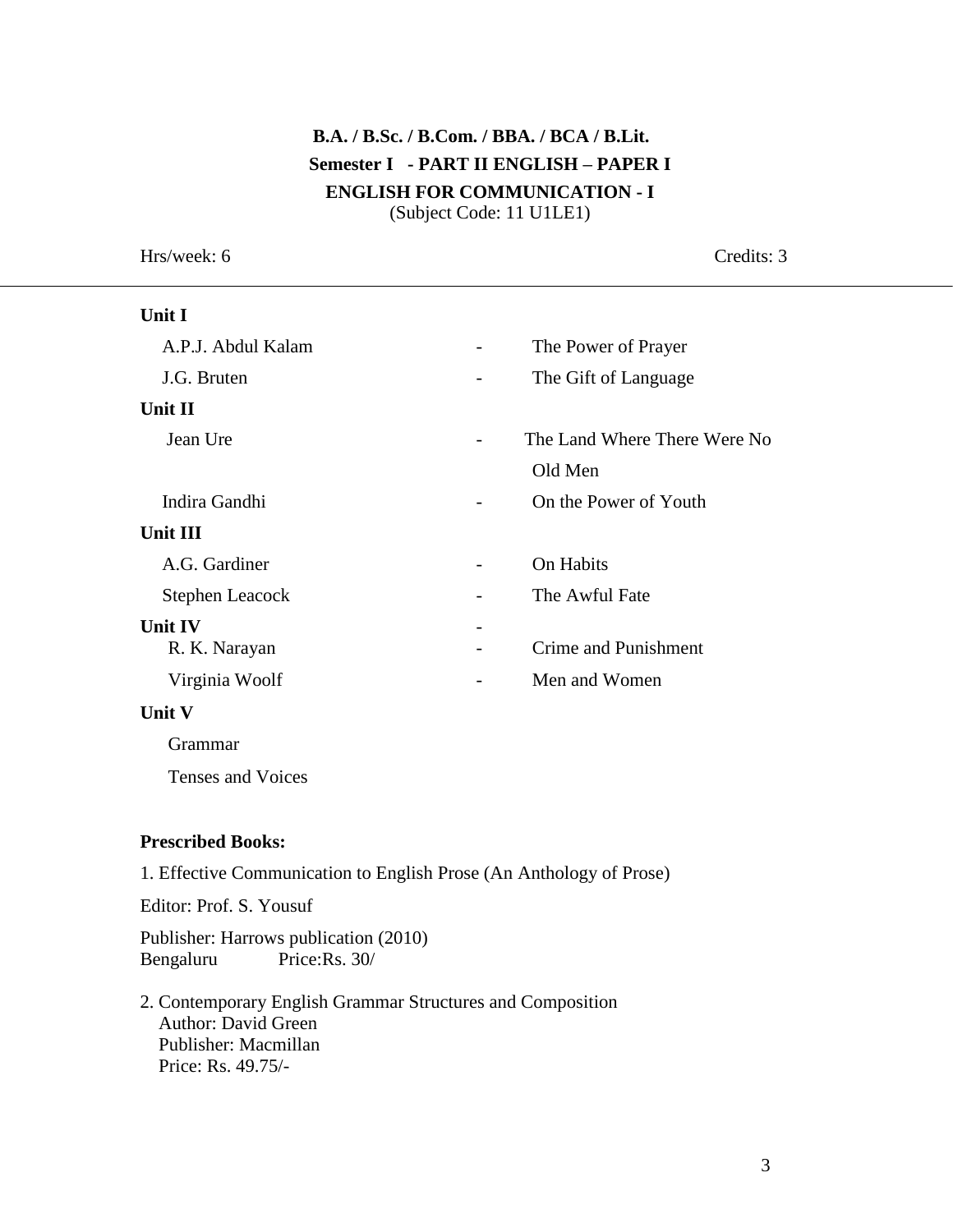## **I B.A English Semester I – Allied Course I Social History of England I** (Subject Code: 11 UEN 1301)

Hrs/week: 5 Credits: 3

- Unit 1: Medieval England Feudalism – Medieval Church – The Black Death Peasants' Revolt – Social Life
- Unit 2: Tudor England The Renaissance – The Reformation
- Unit 3: The Age of Stuarts The Civil War and the Cromwellian Revolution
- Unit 4: The Restoration, The Glorious Revolution The Restoration Theatre
- Unit 5: The Age of Queen Anne

#### **Prescribed Book:**  Introduction to the Social History of England Author: A.G.Xavier

### **Books for Reference**:

- 1. G.M Trevelyan: English Social History
- 2. M.V.Subramanyan: Social History of England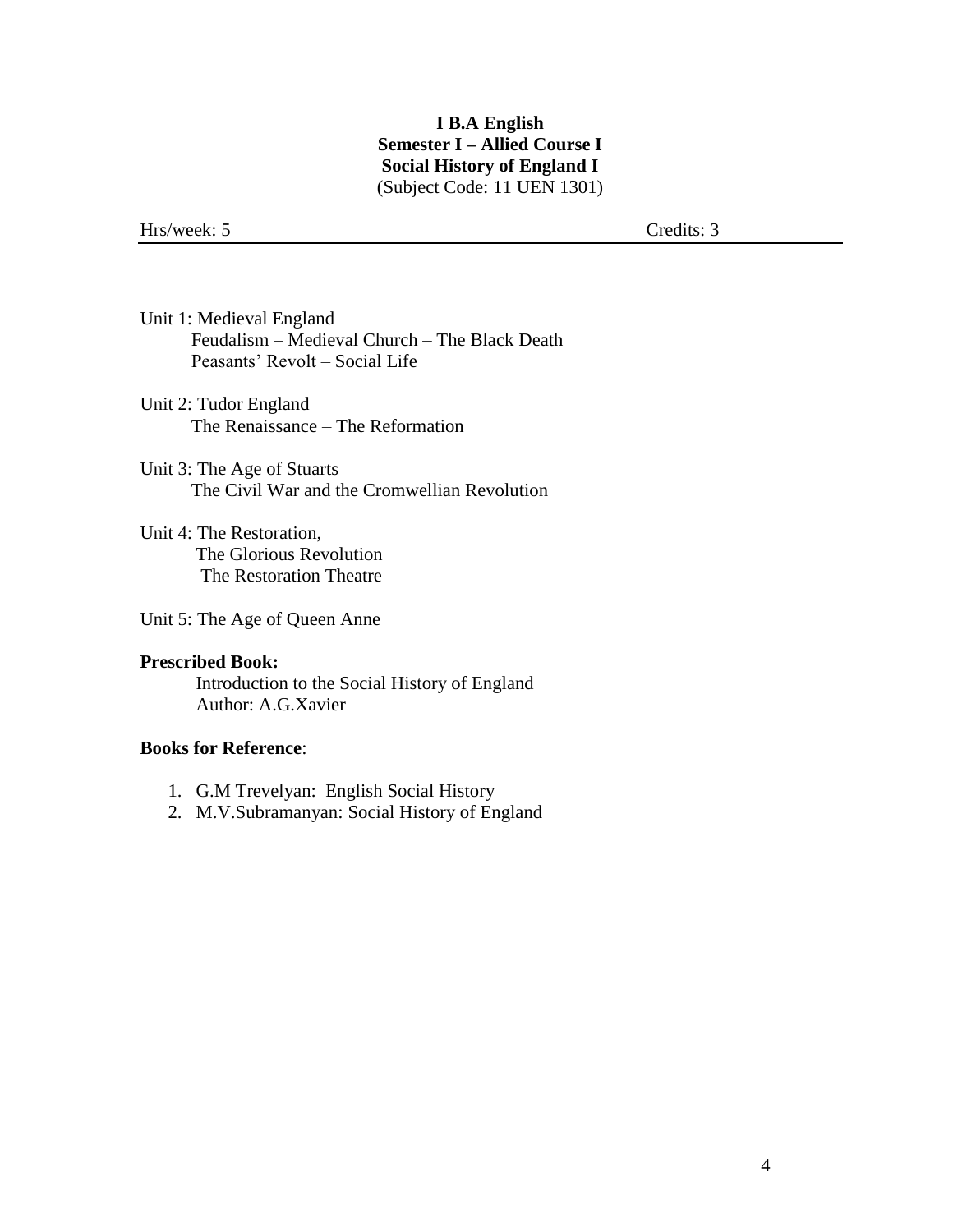## **I B.A. English**

### **Semester I - Core Course I**

# **PROSE - I**

(Subject Code: 11 UEN 1401)

Hrs/Week: 6 Credits: 5

| Unit 1        |                       |                            |
|---------------|-----------------------|----------------------------|
| $1_{-}$       | <b>Francis Bacon</b>  | Of Studies                 |
|               | 2. Francis Bacon      | <b>Of Great Place</b>      |
| Unit 2        |                       |                            |
| 1.            | Joseph Addison        | Sir Roger at the Theatre   |
| 2.            | <b>Richard Steele</b> | The Trumpet Club           |
| <b>Unit 3</b> |                       |                            |
| $1_{-}$       | Oliver Goldsmith      | Man in Black               |
| $2_{\cdot}$   | <b>Charles Lamb</b>   | <b>Poor Relations</b>      |
| Unit 4        |                       |                            |
| $1_{-}$       | William Hazlitt       | The Fight                  |
| 2.            | G.K. Chesterton       | The Worship of the Wealthy |
| Unit 5        |                       |                            |
| 1.            | J.B. Priestly         | Lectures                   |
| 2.            | Robert Lynd           | In Praise of Mistakes      |
|               |                       |                            |

## **Prescribed Book:**

A Galaxy of English Essayists: From Bacon to Beerbohm. M. G. Nayar (Ed.); Macmillan.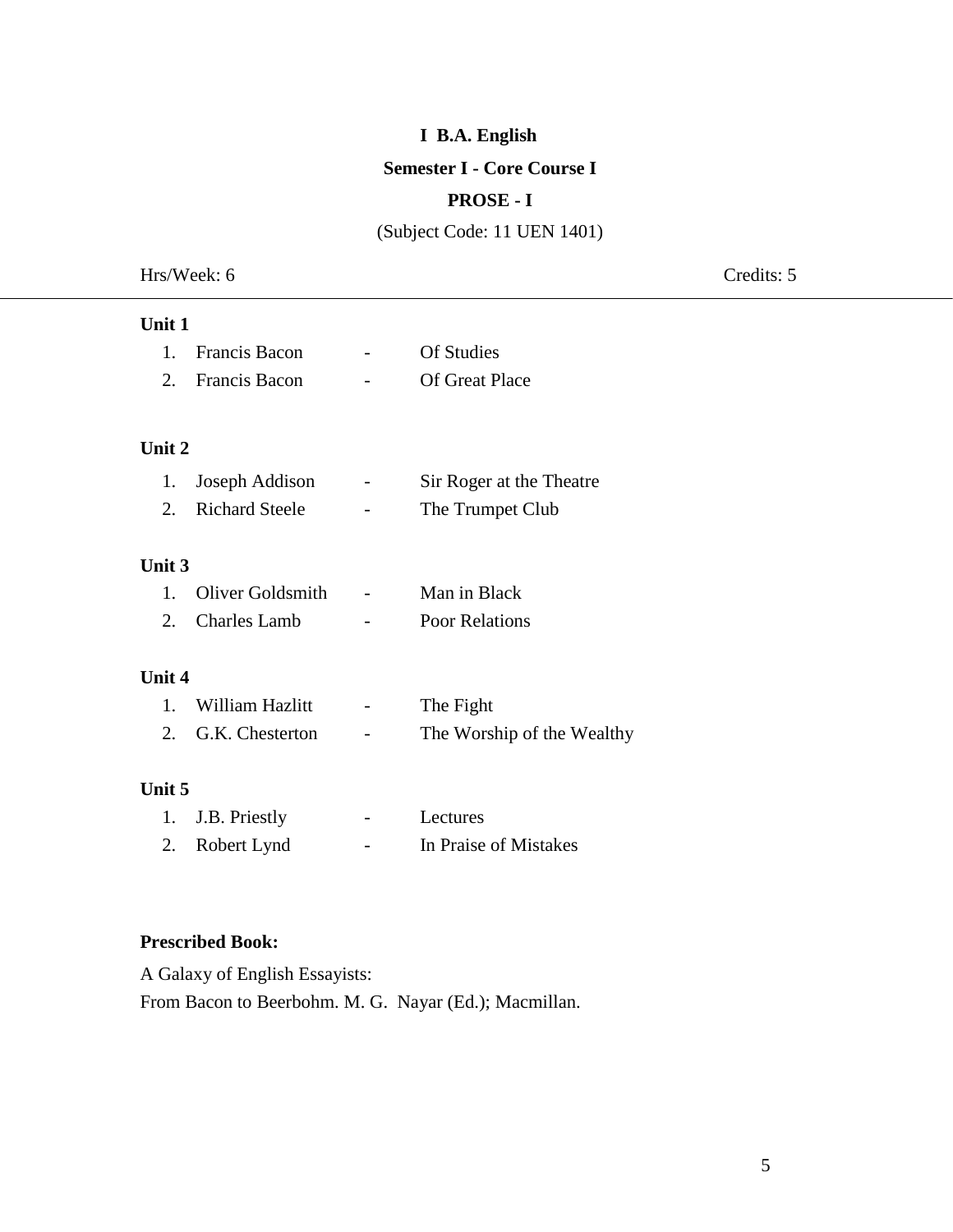# **I B.A. English Semester II - Core Course II**

## **Fiction - I**

(Subject Code: 11 UEN 1402)

Hrs/week: 5 Credits: 4

| Unit 1                 |                       |
|------------------------|-----------------------|
| Saki                   | The Open Window       |
| Oscar Wilde            | The Model Millionaire |
|                        |                       |
| Unit 2                 |                       |
| E.A. Poe               | The Tell Tale Heart   |
| $O'$ Henry             | The Gift of the Magi  |
|                        |                       |
| Unit 3                 |                       |
| <b>Walter Scott</b>    | Kenilworth            |
|                        |                       |
| Unit 4                 |                       |
| <b>Jane Austen</b>     | Emma                  |
|                        |                       |
| Unit 5                 |                       |
| <b>Charles Dickens</b> | A Tale of Two Cities  |
|                        |                       |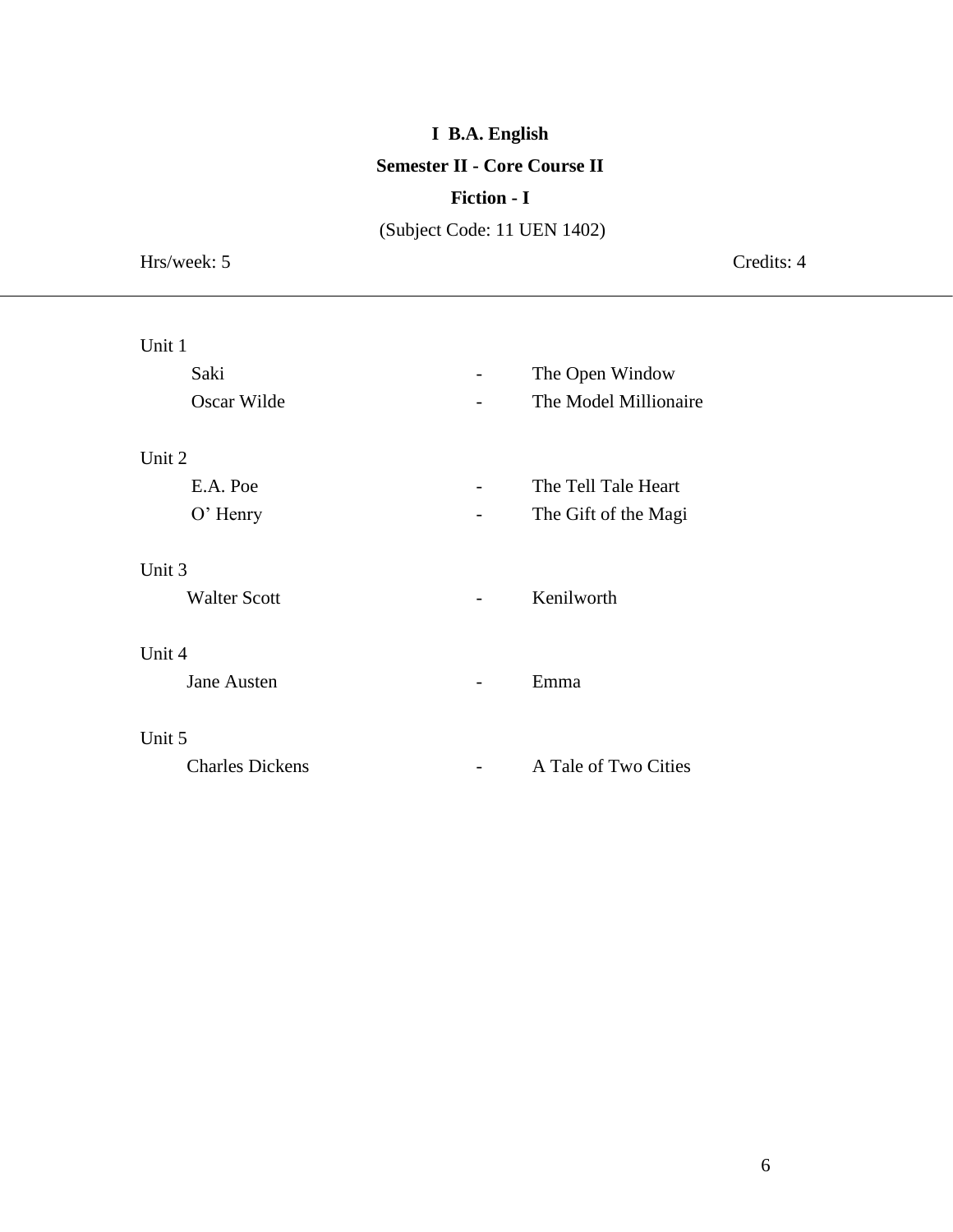# **I B.A. / B.Sc. / B.Com. / BBA. / BCA / B.Lit. Semester II - Part II ENGLISH – Paper II ENGLISH FOR COMMUNICATION - II**

(Subject Code: 11 U2LE2)

Hrs/week: 6 Credits: 3

| Unit 1                   |                                              |
|--------------------------|----------------------------------------------|
| Sir Richard Livingstone  | <b>Essentials of Education</b>               |
| Abdul Kalam              | Early Influences<br>$\overline{\phantom{0}}$ |
| Unit 2                   |                                              |
| E.M. Forster             | <b>Hymn Before Action</b>                    |
| Norah Burke              | My Brother, My Brother                       |
| Unit 3                   |                                              |
| Jacob Bronowski          | Science, the Destroyer or Creator            |
| Sarojini Naidu           | The Vision of Patriotism                     |
| Unit 4                   |                                              |
| R.K. Narayan             | - Sweets for Angels                          |
| A.G.Gardiner             | On Keyhole Morals                            |
| Unit 5                   |                                              |
| Grammar                  |                                              |
| Article and Preposition  |                                              |
| <b>Prescribed Books:</b> |                                              |

**1.** Pebbles of Prose (An Anthology of Prose) Editor: Dr. P.G. James Daniel Harrows Publications (2010) Bengaluru Price. Rs.30/-

2. Contemporary English Grammar Structures and Composition Author: David Green Publisher: Macmillan Price: Rs. 49.75/-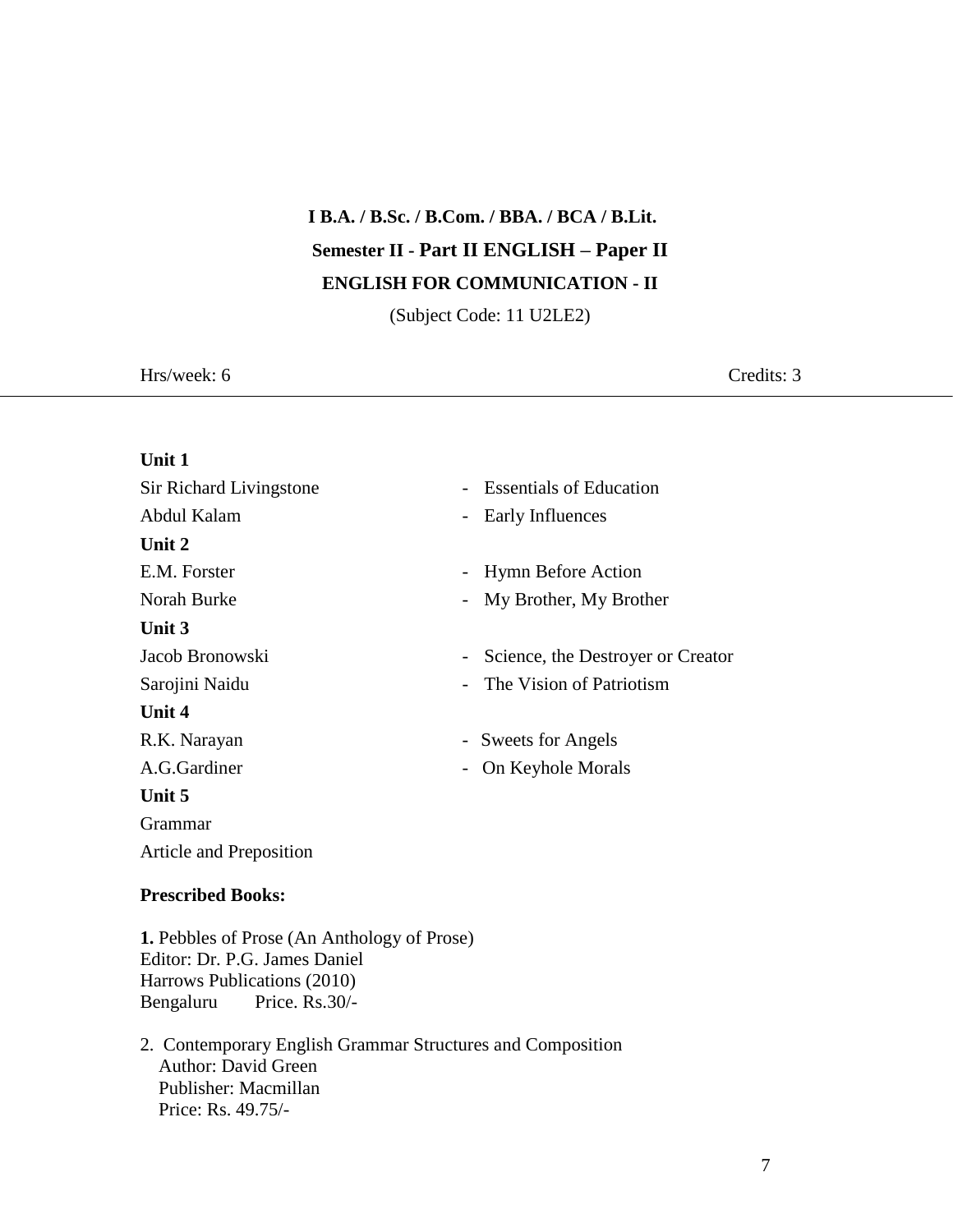#### **I B.A English**

#### **Semester II – Allied Course II Social History of England II** (Subject Code: 11 UEN 2302)

Hrs/week: 5 Credits: 3

**Unit 1**: The Age of Enlightenment

**Unit 2**: The Agrarian Revolution The Industrial Revolution The Impact of French Revolution

**Unit 3**: Humanitarian Movements

**Unit 4**: The Victorian Age Reform Bills Transport and Communication Education, Religion

**Unit 5**: The  $20<sup>th</sup>$  Century – The World Wars Welfare Movements

#### **Prescribed Book:**

A.G. Xavier: Introduction to the Social History of England

#### **Books for Reference**:

1. G.M Trevelyan: English Social History

2. M.V. Subramanian: Social History of England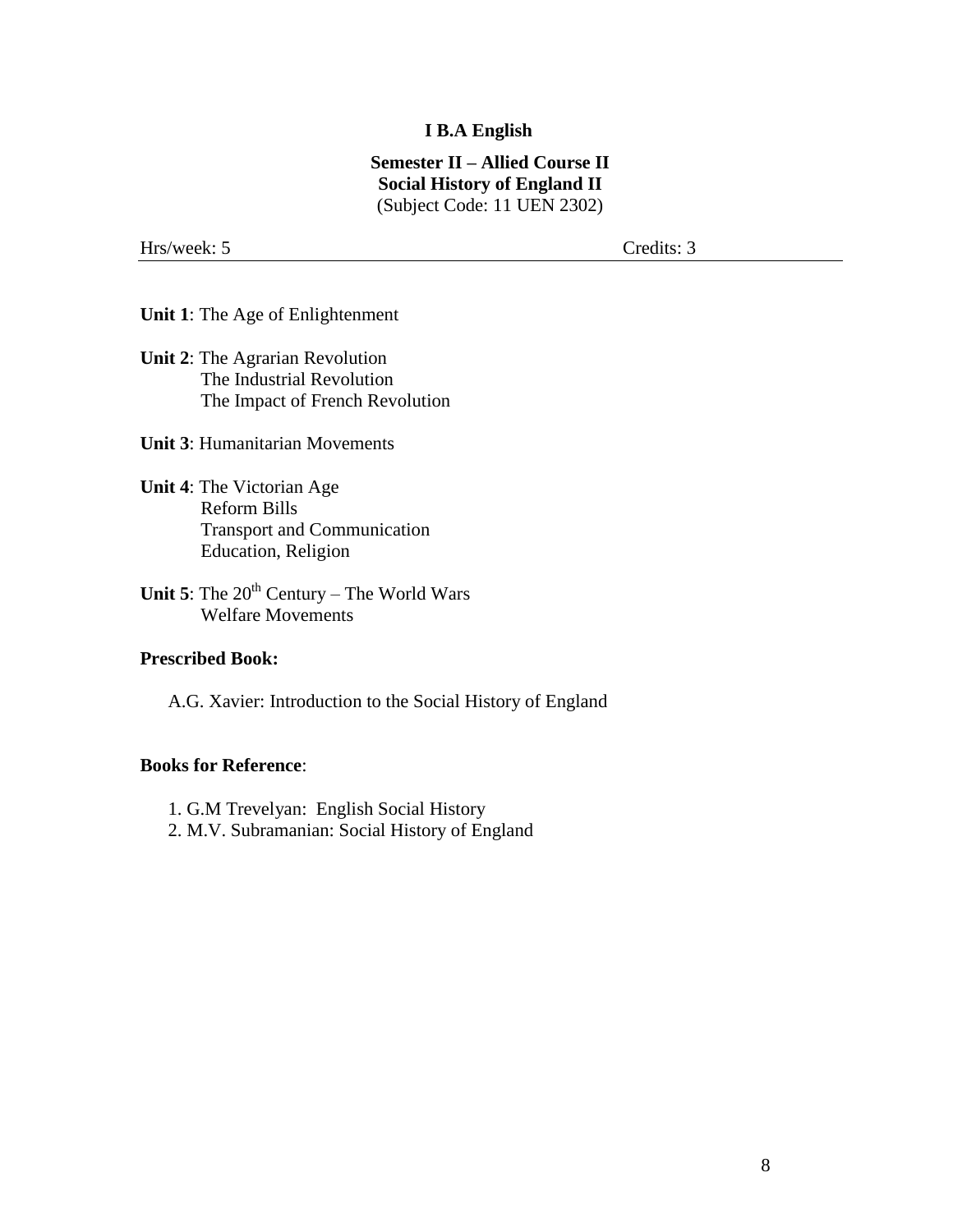## **I B.A English Semester II – Allied Course III History of English Literature I** (Subject Code: 11UEN 2303)

Hrs/week: 5 Credits: 4

**Unit 1**: The Age of Chaucer - Chapters II & III

**Unit 2**: The Development of Drama - Chapters IV & V

**Unit 3**: The Age of Shakespeare- Chapters VI, VII & VIII

**Unit 4**: The Age of Milton - Chapters IX & X

**Unit 5**: The Age of Dryden -Chapters XI & XII

#### **Prescribed Book**:

W.H. Hudson: An Outline History of English Literature

#### **Reference:**

History of English Literature Author: Edward Albert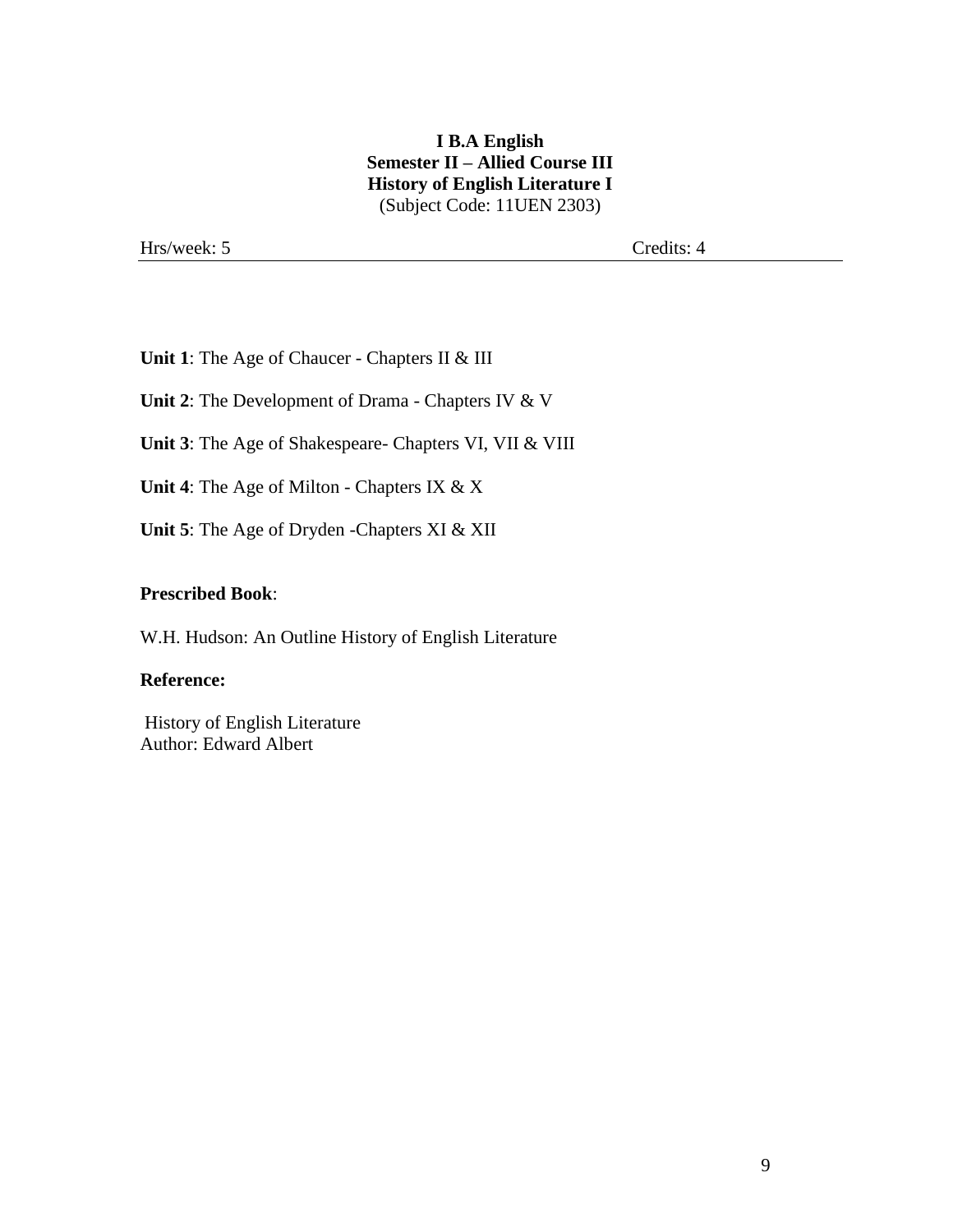# **I B.A. English Semester II - Core Course III**

# **PROSE - II**

(Subject Code: 11 UEN 2403)

Hrs/Week: 6 Credits: 4

| Unit 1                  |                              |
|-------------------------|------------------------------|
| A.G. Gardiner           | On Letter Writing            |
| W.R. Inge               | Spoon Feeding                |
|                         |                              |
| Unit 2                  |                              |
| Harold Nicholson        | <b>An Educated Person</b>    |
| <b>Bertrand Russell</b> | Knowledge and Wisdom         |
|                         |                              |
| <b>Unit 3</b>           |                              |
| Martin Luther King      | I Have a Dream               |
| James Thurber           | <b>University Days</b>       |
|                         |                              |
| Unit 4                  |                              |
| <b>Stephen Leacock</b>  | My Lost Dollar               |
| Chinua Achebe           | Marriage is a Private Affair |
|                         |                              |
| Unit 5                  |                              |
| Swami Vivekananda       | The Secret of Work           |
| K.P.S. Menon            | Tolstoy's Home               |
|                         |                              |

# **Prescribed Books:**

- 1. Sesame: An Anthology of English Prose: K.K. Reddy (ed) Chand & Co.,
- 2. Guiding Lights T. Prabakar (ed) Emerald Publishers.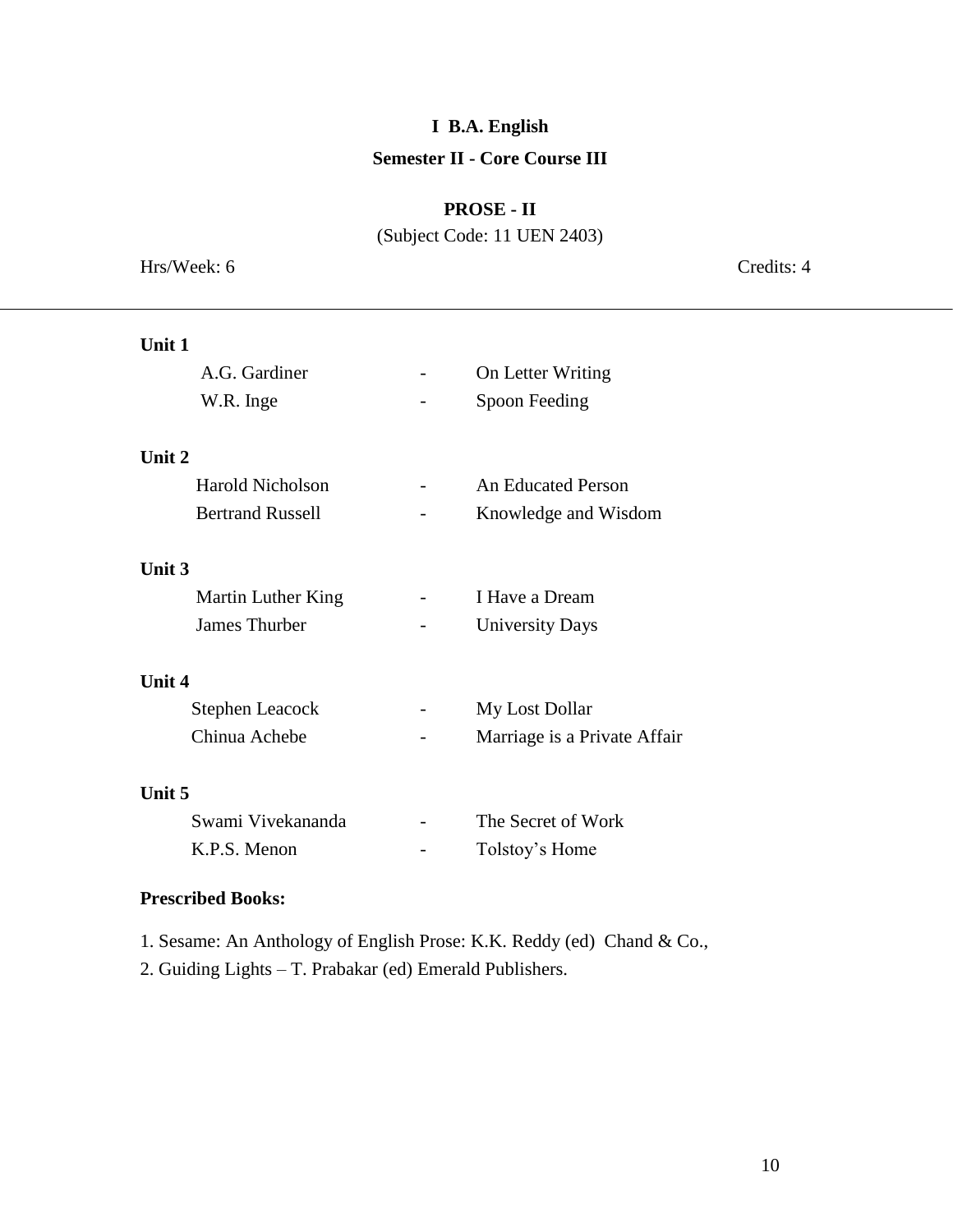## **I B.A.**

### **Semester II - Non-Major Elective I**

# **ENGLISH FOR JOURNALISM**

(Subject Code: 11 UEN 2601)

Hrs/Week: 2 Credits: 2

## **Unit 1**

Introduction What is Journalism?

## **Unit 2**

Reporting New Agencies

#### **Unit 3**

News Writing Interviews

## **Unit 4**

Language for Journalism, Style, Leads, Kinds, Headline, Writing.

## **Unit 5**

Editing

### **Prescribed Book:**

Mass Communication in India. Author: Keval J.Kumar

#### **Books for Reference**

| 1. M.V. Kamath    | $\sim$ $\sim$ | The Journalist's Handbook.  |
|-------------------|---------------|-----------------------------|
| 2. M.V. Kamath    |               | Professional Journalism.    |
| 3. John Hohenberg |               | The Professional Journalist |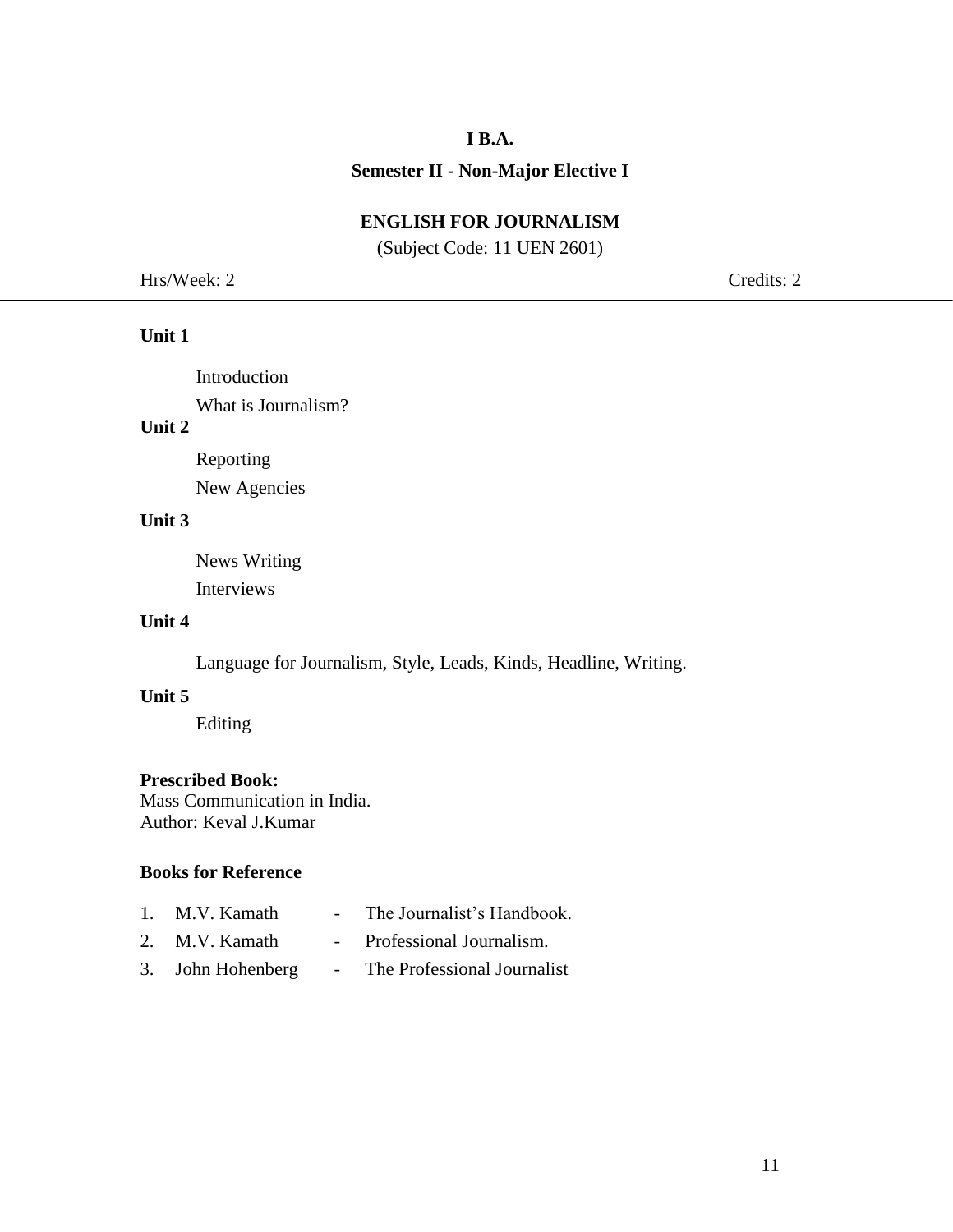# II B.A. / B.Sc. / B.Com. / BBA. / BCA / B.Lit. **Semester III - Part II ENGLISH Paper III**

## **POETRY AND DRAMA**

(Subject Code: 11 ULE3)

Hrs/Week: 6 Credits: 3

| <b>Poetry</b>                        |                           |
|--------------------------------------|---------------------------|
| Unit 1                               |                           |
| <b>Alexander Pope</b>                | Ode on Solitude           |
| William Wordsworth                   | Lucy                      |
| Unit 2                               |                           |
| P.B.Shelley                          | Ozymandias                |
| <b>John Keats</b>                    | A Thing of Beauty         |
| Unit 3                               |                           |
| <b>Alfred Tennyson</b>               | <b>Ulysses</b>            |
| Walt Whitman                         | O Captain! My Captain!    |
| <b>One Act Play</b>                  |                           |
| <b>Unit 4</b>                        |                           |
| Norman Mckinnel                      | The Bishop's Candlesticks |
| Saki                                 | The Death Trap            |
| Unit 5                               |                           |
| Holworthy Hall and                   |                           |
| <b>Robort Middlemass</b>             | The Valiant               |
| W.W. Jacobs                          | The Monkey's Paw          |
| <b>Prescribed Books:</b>             |                           |
| 1. A Bouquet of Poems                |                           |
| Edited by Dr. A. Shanmugakani        |                           |
| Manimekala Publishing House, Madurai |                           |
| Price Rs. $25/-$                     |                           |
| 2. A Pride of Plays                  |                           |
| Edited by prof. K.G. Seshadri        |                           |
| Anuradha Agencies, Kumbakonam        |                           |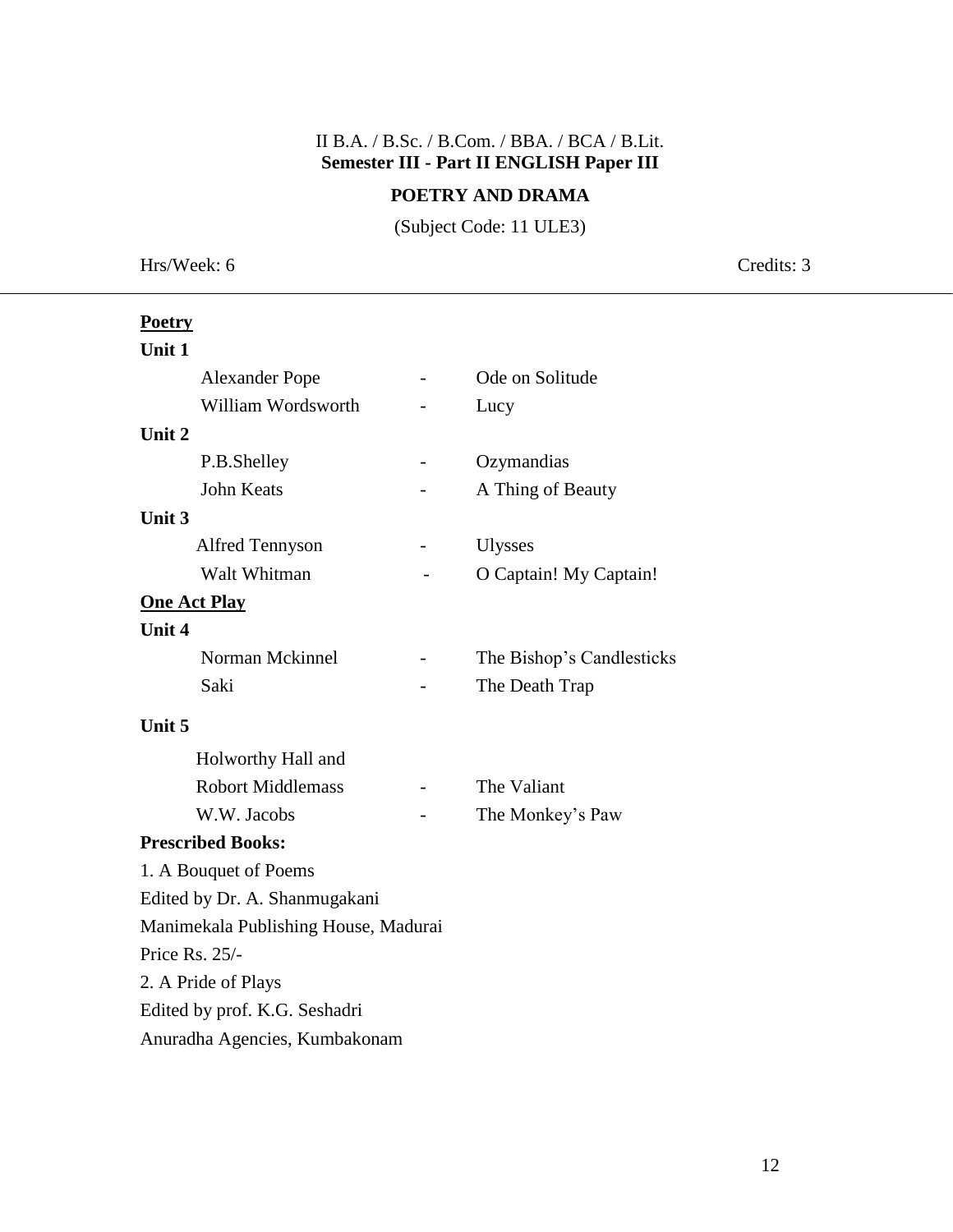## **II B.A English**

#### **Semester III – Allied Course IV**

**History of English Literature II** (Subject Code: 11 UEN 3304)

Hrs/week: 5 Credits: 3

- **Unit 1**: The Age of Pope Chapters XIII & XIV
- **Unit 2**: The Age of Johnson Chapters XV XVII
- **Unit 3**: The Age of Wordsworth Chapters XVIII XXI
- **Unit 4**: The Age of Tennyson Chapters XXII & XXIV
- **Unit 5**: The Age of Hardy & the Present Age -Chapters XXV & XXVII

#### **Prescribed Book**:

W.H. Hudson: An Outline History of English Literature

#### **Reference:**

Edward Albert: History of English Literature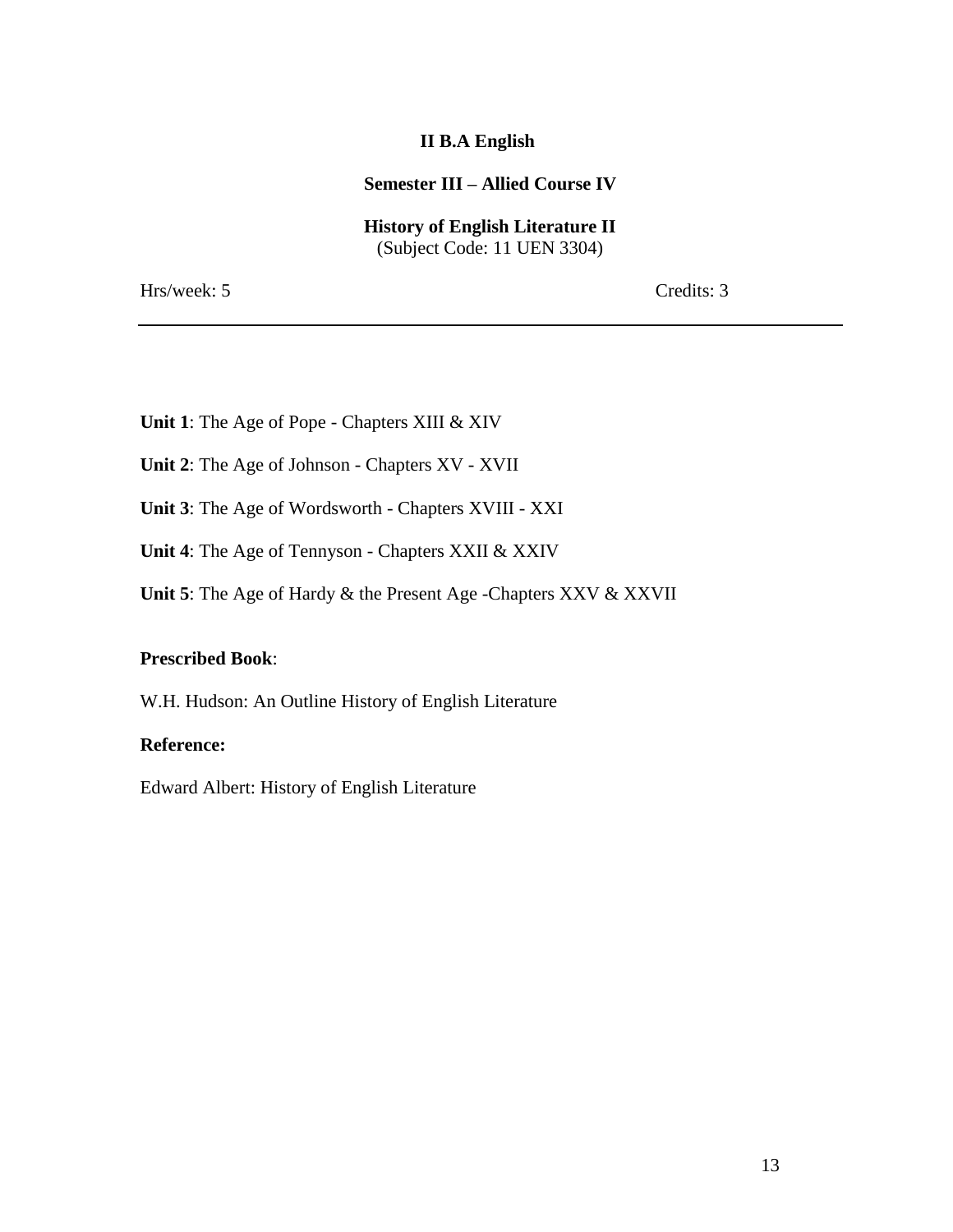# **II B.A. English**

# **Semester III - Core Course – IV**

# **FICTION – II**

(Subject Code: 11 UEN 3404)

|  | Hrs/week: 5 |  |
|--|-------------|--|
|--|-------------|--|

Credits: 4

| Unit 1              |                      |
|---------------------|----------------------|
| R.K. Narayan        | Half a Rupee Worth   |
| Khuswant Singh      | Mark of Vishnu       |
| Ruskin Bond         | A Thief's Story      |
| Unit $2$            |                      |
| Guy de Maupassant   | The Diamond Necklace |
| Katherine Mansfield | A Cup of Tea         |
| H.H. Munroe         | The Story Teller     |
|                     |                      |

# **Unit 3**

| Thomas Hardy | Mayor of Casterbridge |
|--------------|-----------------------|
|--------------|-----------------------|

# **Unit 4**

| Mulk Raj Anand |  | Untouchable |
|----------------|--|-------------|
|----------------|--|-------------|

# **Unit 5**

William Golding **-** Lord of the Flies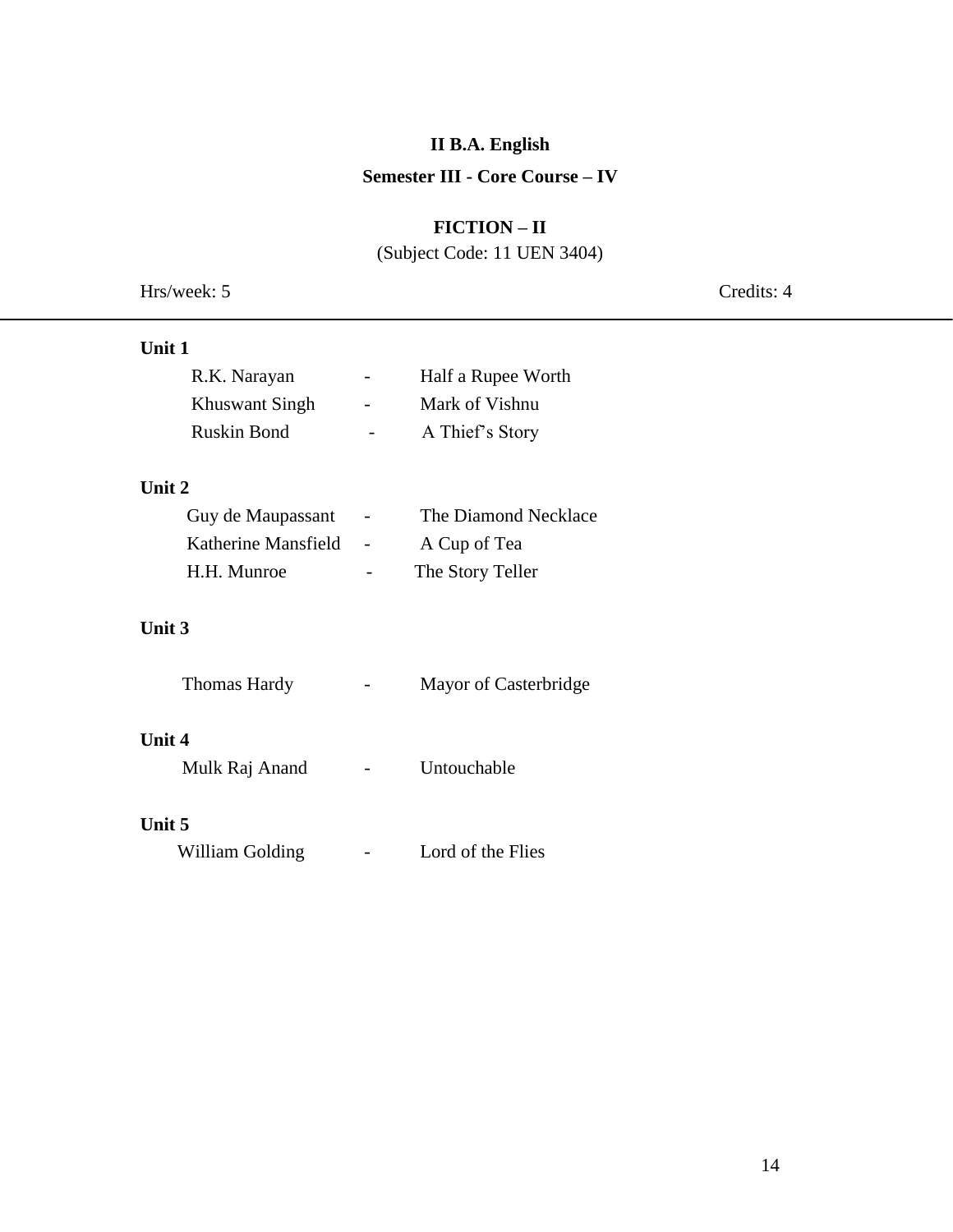# **II B.A. English Semester III - Core Course V**

# **POETRY – I**

(Subject Code: 11 UEN 3405)

| Hrs/week: 4                    |                              | Credits: 4                            |
|--------------------------------|------------------------------|---------------------------------------|
|                                |                              |                                       |
| Unit 1                         |                              |                                       |
| Spenser                        | $\qquad \qquad \blacksquare$ | Epithalamion                          |
| Sidney                         |                              | Astrophel and Stella (Sonnet 1, 2)    |
| Unit 2                         |                              |                                       |
| Shakespeare                    |                              | Sonnet No. 65 and 116                 |
| Donne                          |                              | Canonization                          |
| Unit 3                         |                              |                                       |
| George Herbert                 | $\overline{\phantom{a}}$     | The Collar                            |
| Milton                         |                              | Paradise Lost (Book I)                |
|                                |                              | (Lines 1-200)                         |
| Unit 4                         |                              |                                       |
| <b>Andrew Marvell</b>          | $\overline{\phantom{a}}$     | To His Coy Mistress                   |
| <b>Alexander Pope</b>          |                              | The Rape of the Lock (Canto $-1$ )    |
| Unit 5                         |                              |                                       |
| Thomas Gray                    | $\overline{\phantom{a}}$     | Elegy written in a Country Churchyard |
| William Blake                  | $\overline{\phantom{a}}$     | The Lamb, The Tyger                   |
| <b>Reference:</b>              |                              |                                       |
| A Faber Book of Modern Verse   |                              |                                       |
| <b>Editor: Michael Roberts</b> |                              |                                       |
|                                |                              |                                       |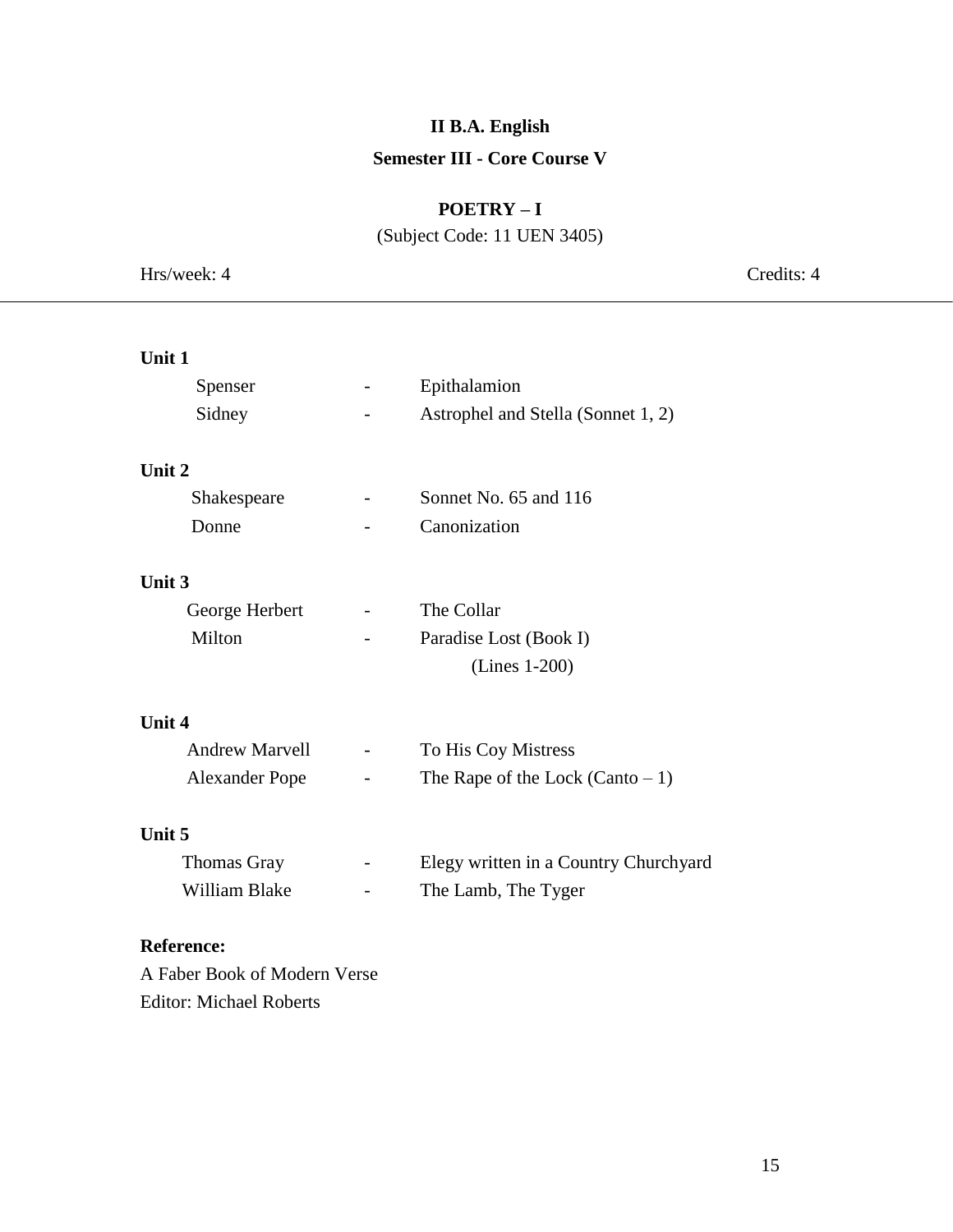### **I B.A. English**

#### **Semester III – Skill – based Elective I**

#### **REMEDIAL ENGLISH**

(Subject Code: 11 UEN 1701)

Hrs/Week: 2 Credits: 5

#### **Unit 1**

- 1. Tenses Forms and uses
- 2. Use of modals and other auxiliaries
- 3. Agreement of subject with the verb

#### **Unit 2**

- 1. Active voice and Passive voice
- 2. Articles

### **Unit 3**

- 1. Prepositions
- 2. Adverbs

#### **Unit 4**

- 1. Question forms Wh questions, Yes/No questions, tag questions
- 2. Conditionals

## **Unit 5**

- 1. Relative clauses
- 2. Simple, Compound and Complex sentences

#### **Prescribed Book:**

1. F.T. Wood: A Remedial English Grammar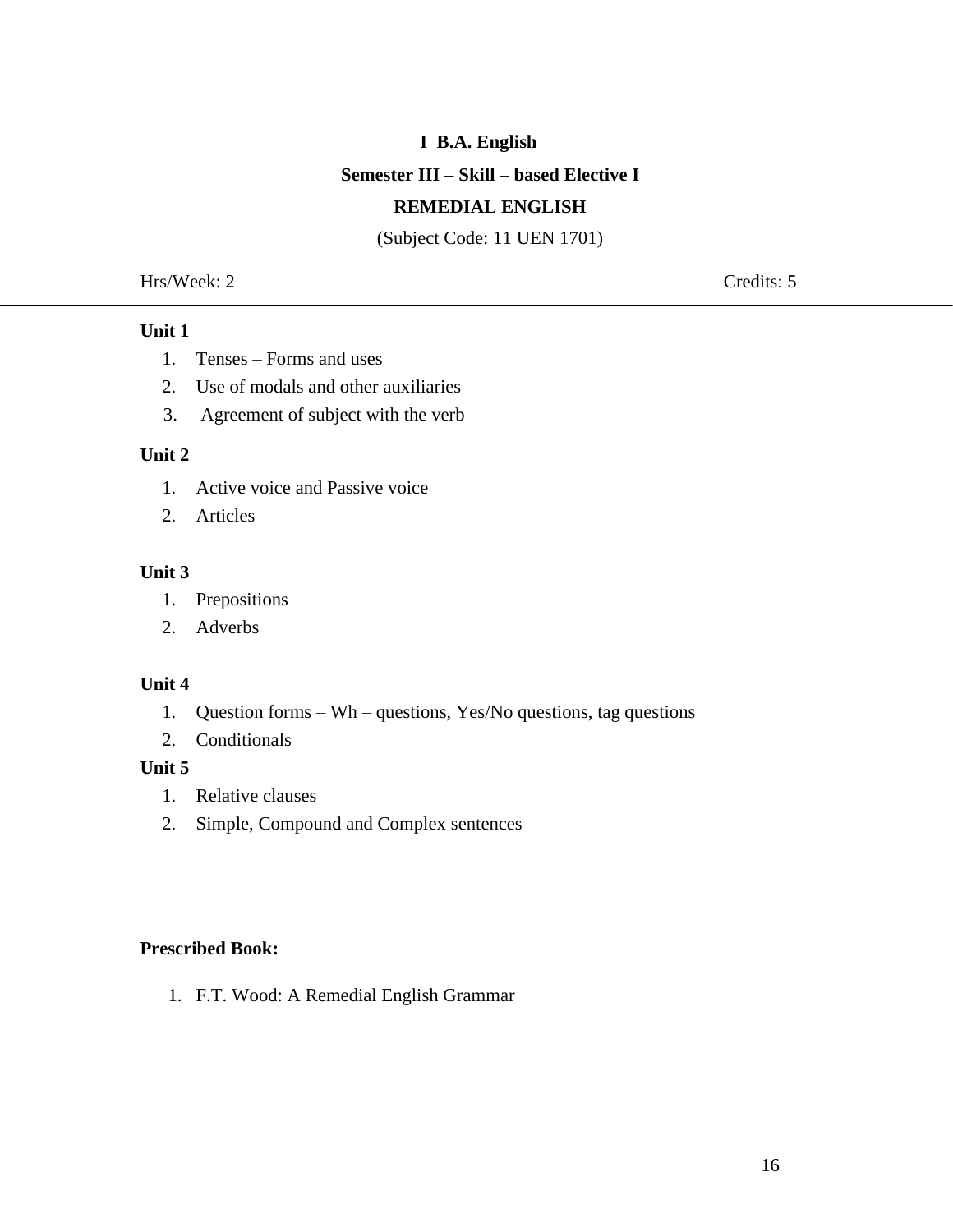# **II B.A. / B.Sc. / B.Com. / BBA. / BCA / B.Lit. Semester IV – PART II ENGLISH – PAPER IV**

#### **ENGLISH FOR COMPETITIVE EXAMINATIONS**

(Subject Code: 11 U4LE4)

Hrs/week: 6 Credits: 3

Book Title: English for Competitive Examinations by Manmohan Bhatnagar

#### **Unit 1**

Basics of English

## **Unit 2**

Spotting Errors

## **Unit 3**

Sentence Completion

## **Unit 4**

Vocabulary – Synonyms & Antonyms

#### **Unit 5**

Letter Writing Report Writing Essay Writing

### **Prescribed Book:**

English for Competitive Examinations Author: Manmohan Bhatnagar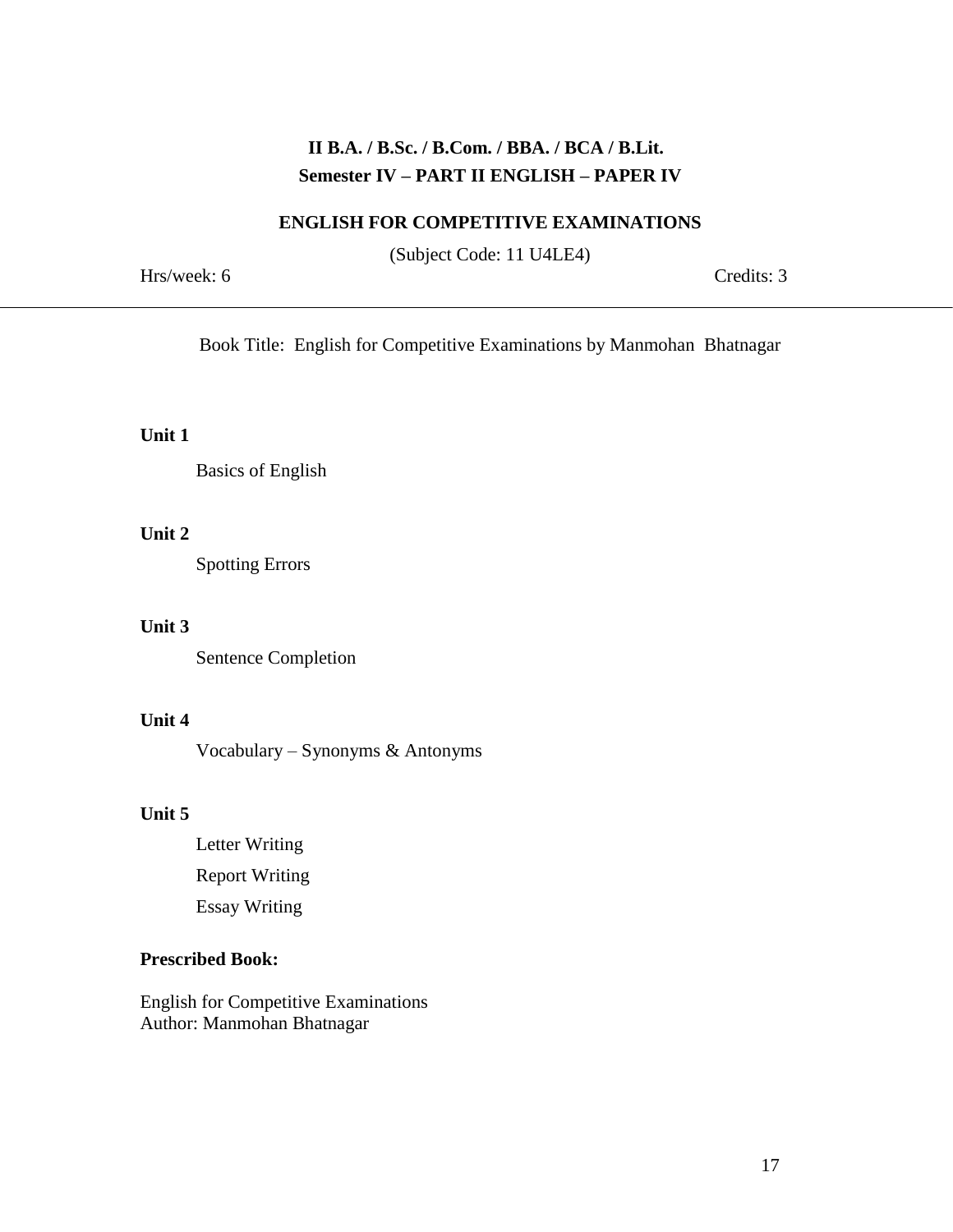# **II B.A. English Semester IV - Allied Course V LITERARY FORMS**

(Subject Code: 11 UEN 4305)

Hrs/week: 5 Credits: 3

#### **Unit 1: Poetry**

- (a) Nature and elements of Poetry in general. Definitions of Poetry.
- (b) Classification of Poetry Subjective, Objective
- (c) Explication of the Poem.

#### **Unit 2**: **Poetry**

(a) The Ode, The Elegy, The Lyric, The Sonnet, The Epic, The Ballad

#### **Unit 3**: **Prose**

The Essay, Short Story, Biography and Autobiography.

#### **Unit 4: Drama**

 Elements of Drama, Tragedy, Comedy, One act play.

#### **Unit 5**: **Fiction**

 Elements of Fiction, Historical Novel, Picaresque Novel, Detective Fiction, Science Fiction. Psycholosgical Novel.

#### **Prescribed Book**

.

B. Prasad: A Background to the Study of English Literature

#### **Books for Reference:**

- 1. W.H. Hudson: An Introduction to the study of English Literature.
- 2. R.J. Rees : Introduction to English Literature for Foreign Students.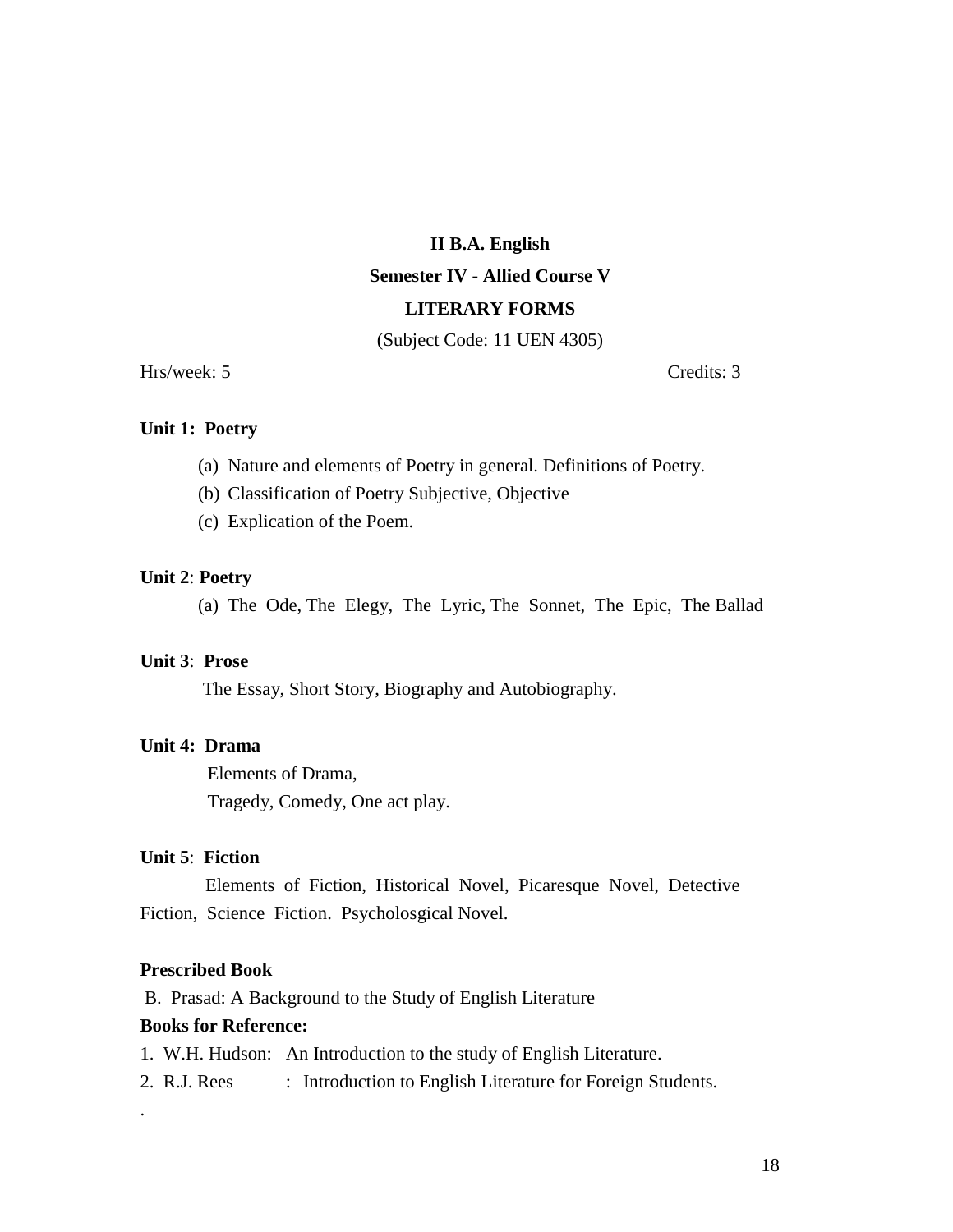## **II B.A English Semester IV – Allied Course VI Language & Linguistics** (Subject Code: 11 UEN 4306)

Hrs/week: 5 Credits: 4

- **Unit 1**: The origins of language The development of writing
- **Unit 2**: The properties of language Morphology
- **Unit 3**: Phrases and sentences: grammar Syntax
- **Unit 4**: Semantics Language and machines
- **Unit 5**: Language varieties Language, society and culture

#### **Prescribed Book:**

George Yule. The Study of Language. Cambridge: Cambridge University Press, 1996.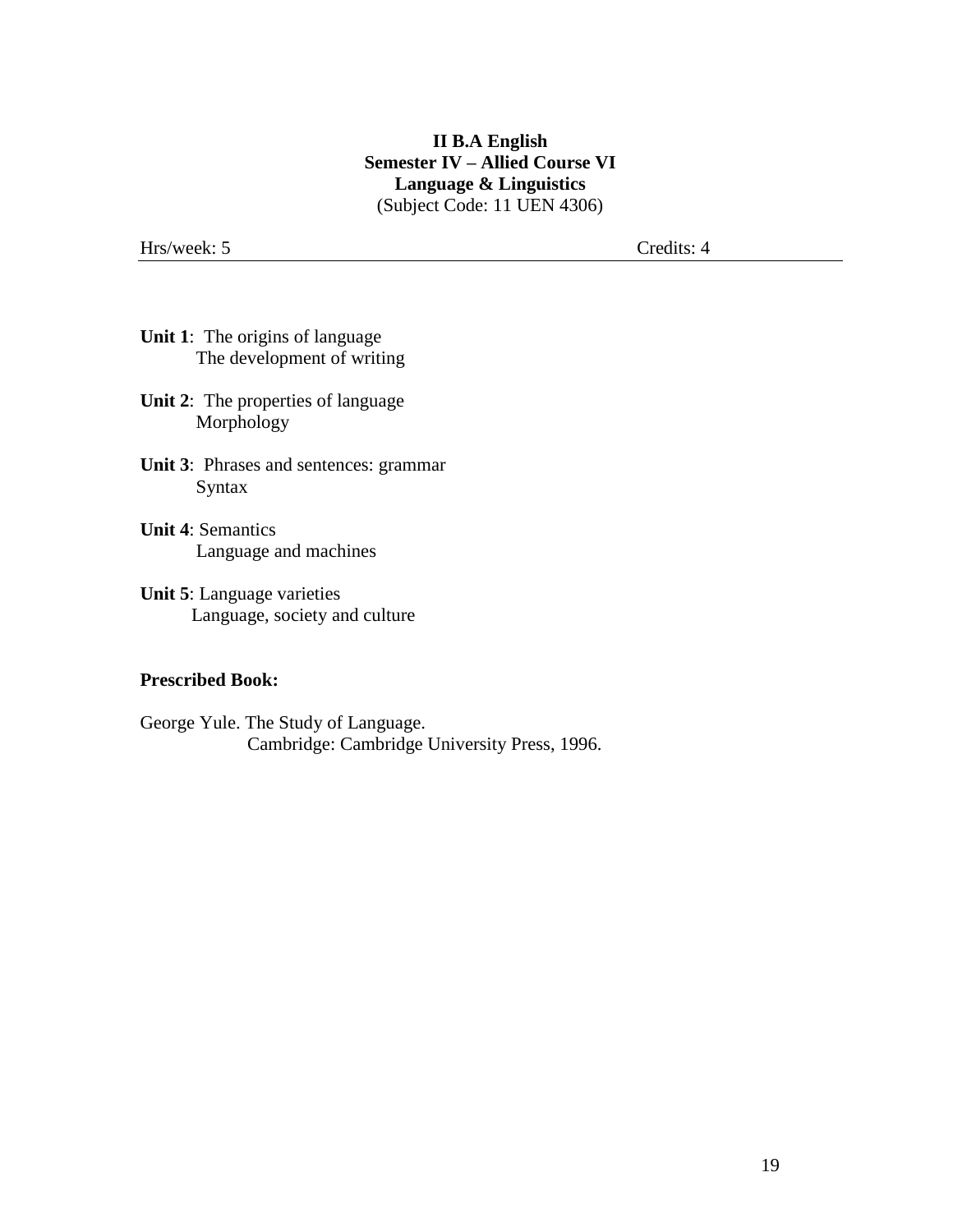# **II B.A. English**

### **Semester IV - Core Course VI**

## **POETRY II**

(Subject Code: 11 UEN 4406)

Hrs/week: 4 Credits: 4

# **Unit 1**

| William Wordsworth | Ode on Intimations of Immortality |
|--------------------|-----------------------------------|
| Coleridge          | Kubla Khan                        |
| Unit 2             |                                   |
| Shelley            | To a Skylark                      |
| Keats              | Ode on a Grecian Urn              |
| Unit 3             |                                   |
| Tennyson           | The Lady of Shallot               |
| <b>Browning</b>    | My Last Duchess                   |
| Unit 4             |                                   |
| W.B. Yeats         | Prayer for my Daughter            |
| G.M. Hopkins       | The Windhover                     |
| Unit 5             |                                   |
| T.S. Eliot         | The Journey of the Magi           |
| W.H. Auden         | In Memory of W.B. Yeats           |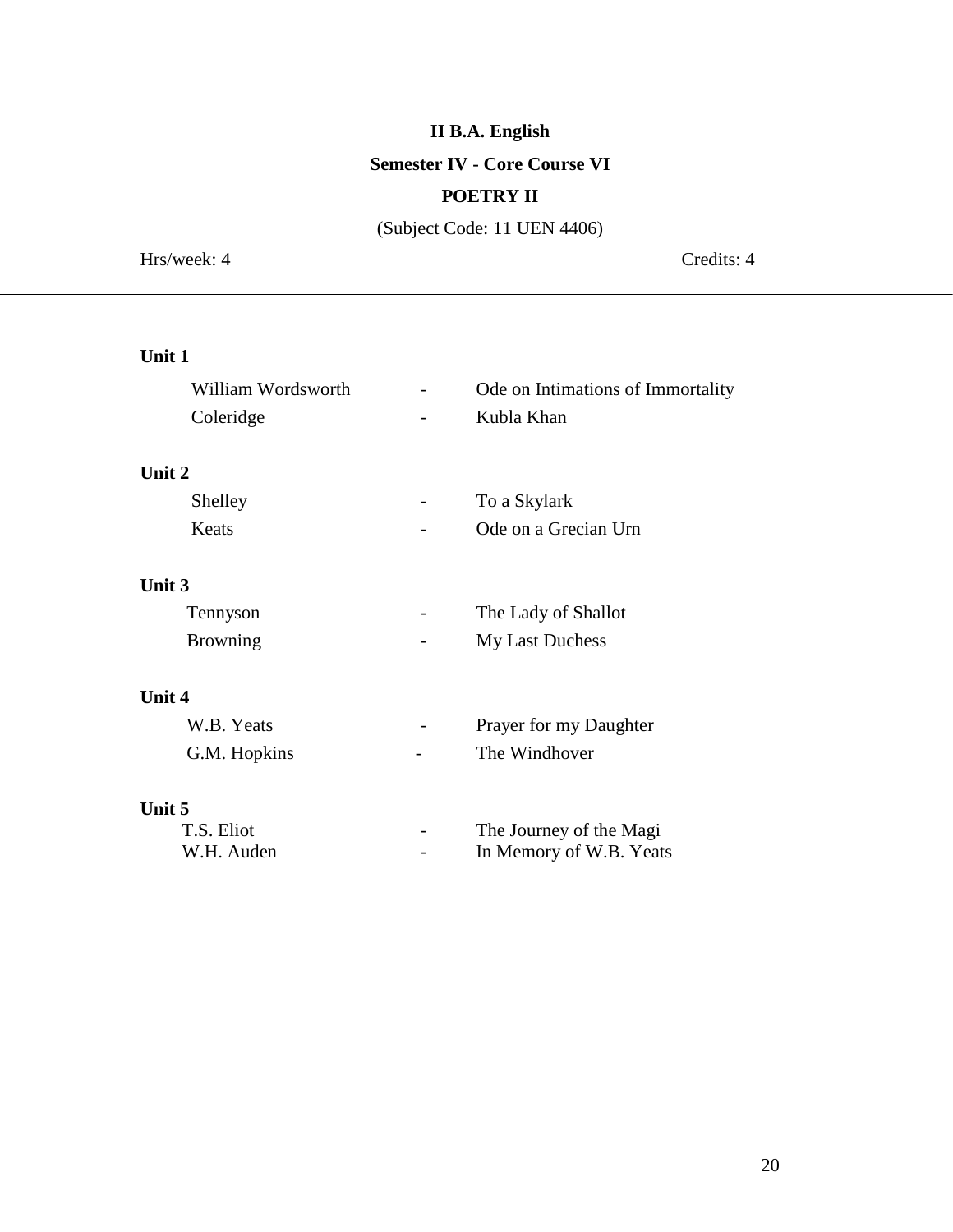### **II B.A English**

#### **Semester IV - Skill-based Elective IV**

#### **COMMUNICATION AND SOFT SKILLS**

(Subject Code: 11 UEN 4701)

Hrs/week: 2 Credits: 2

#### Unit 1 - **Introduction to Communication Skills**

The Process of Communication Types & Barriers

#### Unit 2 - **Introduction to Soft Skills**

 Four Parameters of Soft Skills Communicative Skills Emotional Skills Functional Skills Personality Skills

#### Unit 3 - **Public Speaking** Public Speaking

#### Unit 4 - **Career Oriented Communication** Group Discussions & Interviews

#### Unit 5 - **Job Skills**

Leadership Qualities

Books for Reference:

- 1. Basic Managerial Skills for All Rev Mcgrath (Prentice Hall)
- 2. Communicating For Results Cheryl Hamilton (Wordsworth)
- 3. Confident Public Speaking Lenny Laskowski (Warner)
- 4. Emotional Quotient Daniel Goleman (Prentice Hall)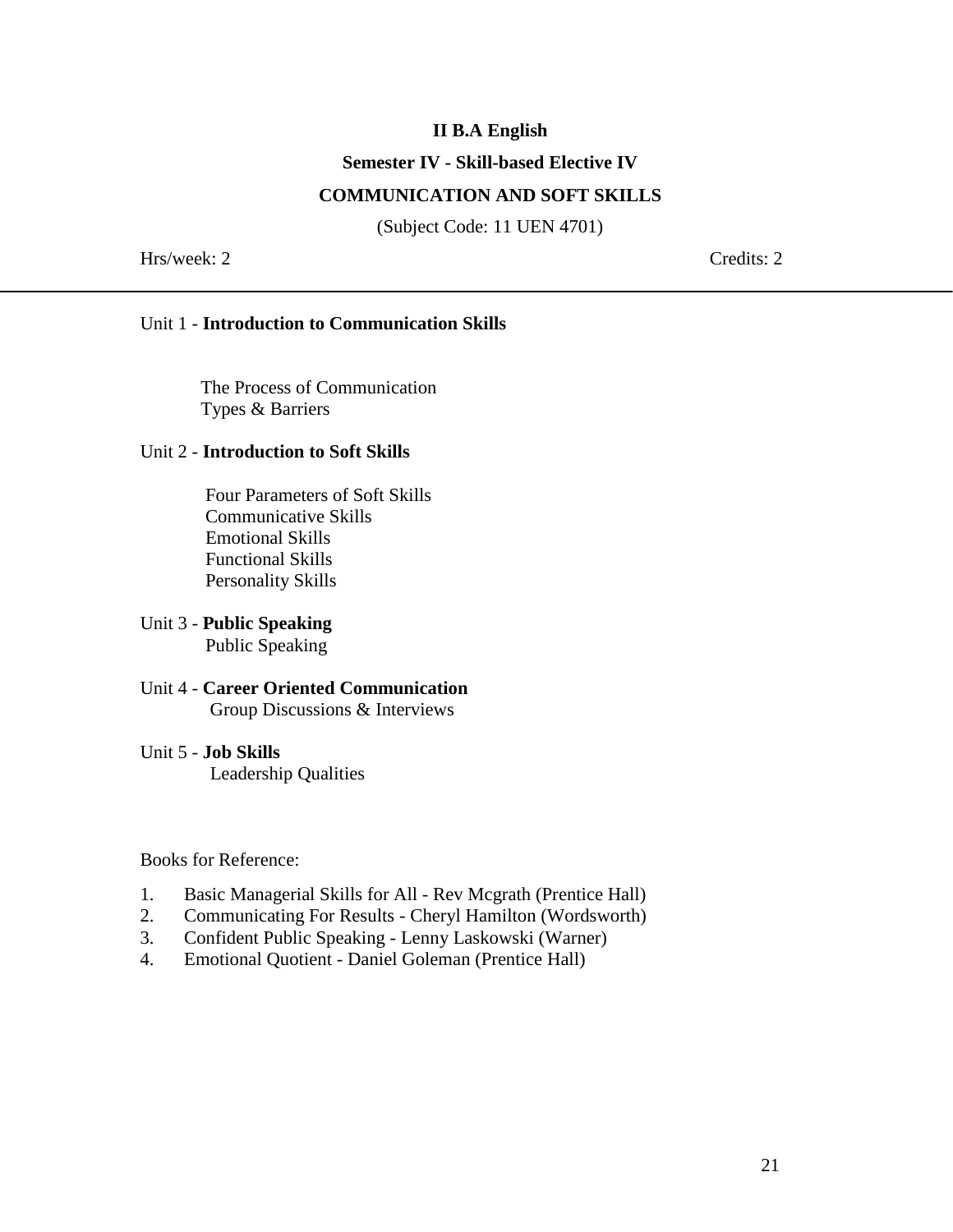## **III B.A. English**

# **Semester V - Core Course VII**

#### **HISTORY OF ENGLISH LANGUAGE AND PHONETICS**

(Subject Code: 11 UEN 5407)

| Hrs/week: 6 | Credits: 5                                                                                                                                        |
|-------------|---------------------------------------------------------------------------------------------------------------------------------------------------|
| Unit $1$ :  | - 1. Old English.<br>2. Foreign Contribution to the growth of English                                                                             |
| Unit $2:$   | - 1. Middle English.<br>2. Modern English.                                                                                                        |
| Unit 3:     | 1. Contribution of Shakespeare and Milton to English<br>$\sim$<br>2. Change of meaning                                                            |
| Unit $4$ :  | - 1. The air stream mechanism, The organs of Speech.<br>2. Classification and description of English Speech Sounds.<br>3. Received Pronunciation. |
| Unit 5      | 1. Syllable, Stress, Intonation, its types and uses, Strong<br>forms and<br>-<br>weak forms.                                                      |

2. Transcription of words and Short Sentences.

### **Prescribed Books:**

- 1. F.T. Wood: An outline History of English Language.
- 2. T.A. Balasubramanian A Textbook of English Phonetics for Indian Students.

#### **Reference**

- 1. C.L. Wren: The English Language.
- 2. A.C. Bough: A History of English Language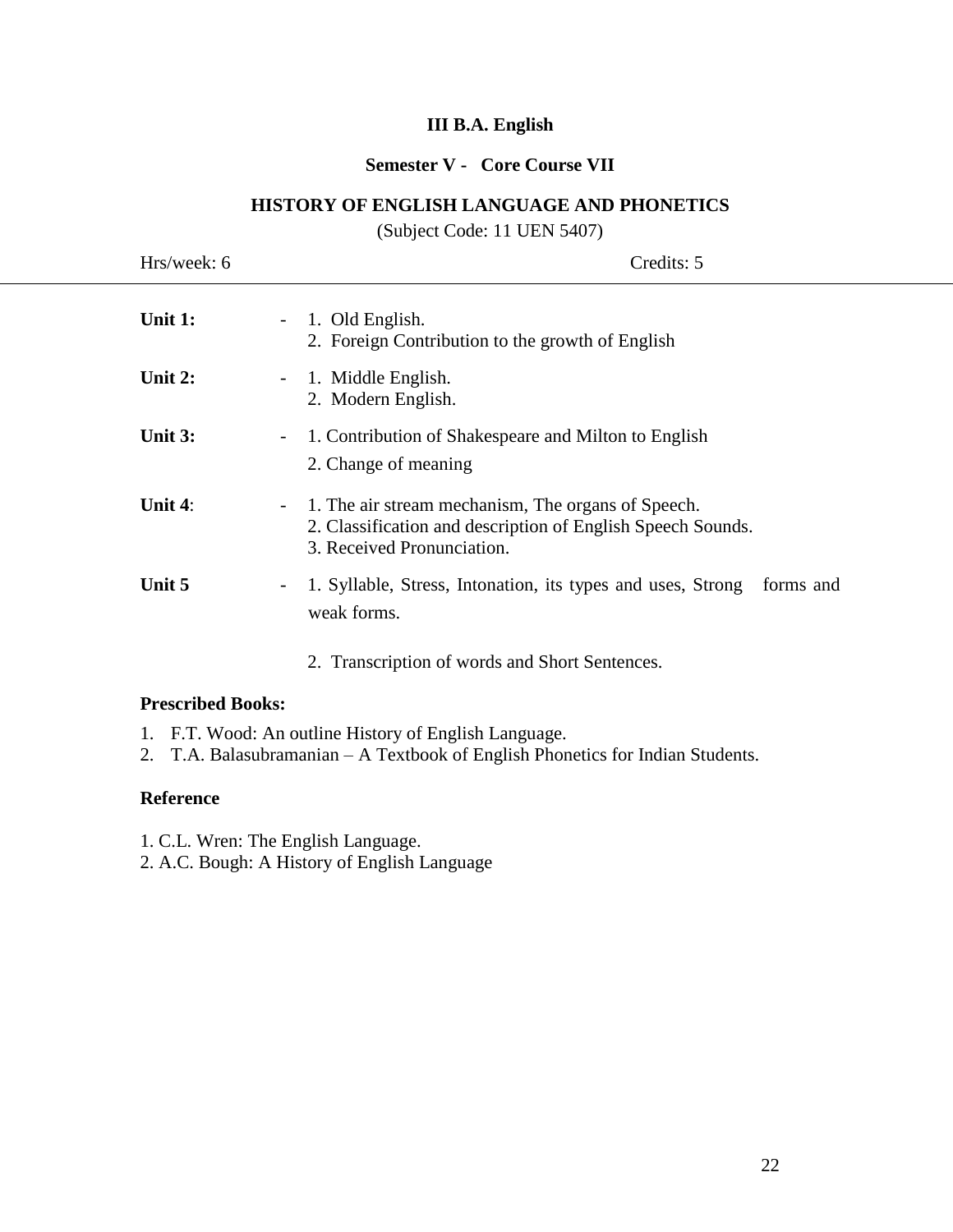#### **III B.A. English**

#### **Semester V- Core Course VIII**

#### **LITERARY CRITICISM - I**

(Subject Code: 11 UEN 5408)

Hrs/week: 5 Credits: 5

#### **Unit 1**

#### **Classical Criticism**

 1. The classical background - a brief introduction to Plato, Aristotle, Longinus and Horace.

2. Aristotle's views on Poetry and tragedy – Key concept like mimesis,

 Catharsis, Hamartia, Peripatetia and anagnorises.] (Relevant passage from Poetics to be explained).

## **Unit 2**

#### **Medieval and Renaissance Criticism**

Sir Philip Sidney: 'Apologie for Poetry – excerpts pertaining to (i) superiority of poetry over philosophy (ii) objections to poetry and Sidney's answer.

#### Unit 3

Neoclassical criticism

John Dryden: 'An Essay of Dramatic Poesy' – excerpts pertaining to Dryden's Defence of the English dramatic tradition – function of poetry – dramatic poetry.

#### **Unit 4**

**Alexander Pope:** 'Essay on Criticism'- qualities needed by the critic -laws for the critic – the ideal critic.

#### **Unit 5**

**Dr. Johnson:** 'Preface to Shakespeare' – Shakespeare as a poet of nature – chief faults of Shakespeare.

#### **Prescribed Book:**

An Introduction to English Criticism Author: Birjadish Prasad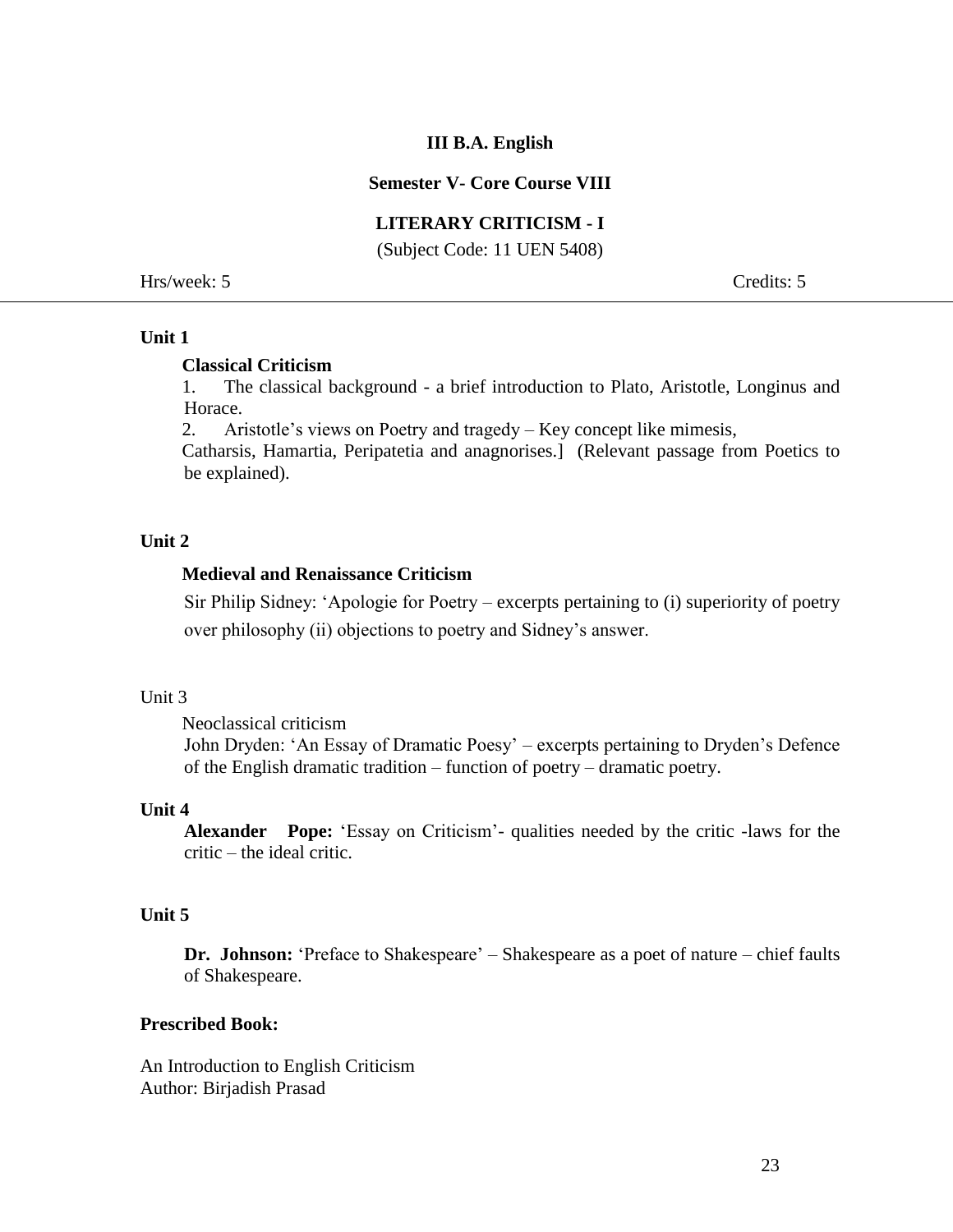#### **III B.A. English Semester V – Core Course IX**

#### **INDIAN WRITING IN ENGLISH**

(Subject Code: 11 UEN 5409)

Hrs/week: 5 Credits: 5 **Unit 1** (Poetry) Sarojini Naidu - The Queen's Rival Nissim Ezekiel - Night of the Scorpion Kamala Das - An Introduction A.K. Ramanujam - Obituary **Unit 2** (Prose) K.M. Munshi - Culture Jawaharlal Nehru - Freedom and License **Unit 3** (Drama) Girish Karnad **-** Hayavadana **Unit 4** (Short Stories) Ruskin Bond The Eyes Have it Anita Desai - A Devoted Son **Unit 5** (Novel) R.K.Narayan - The Vendor of Sweets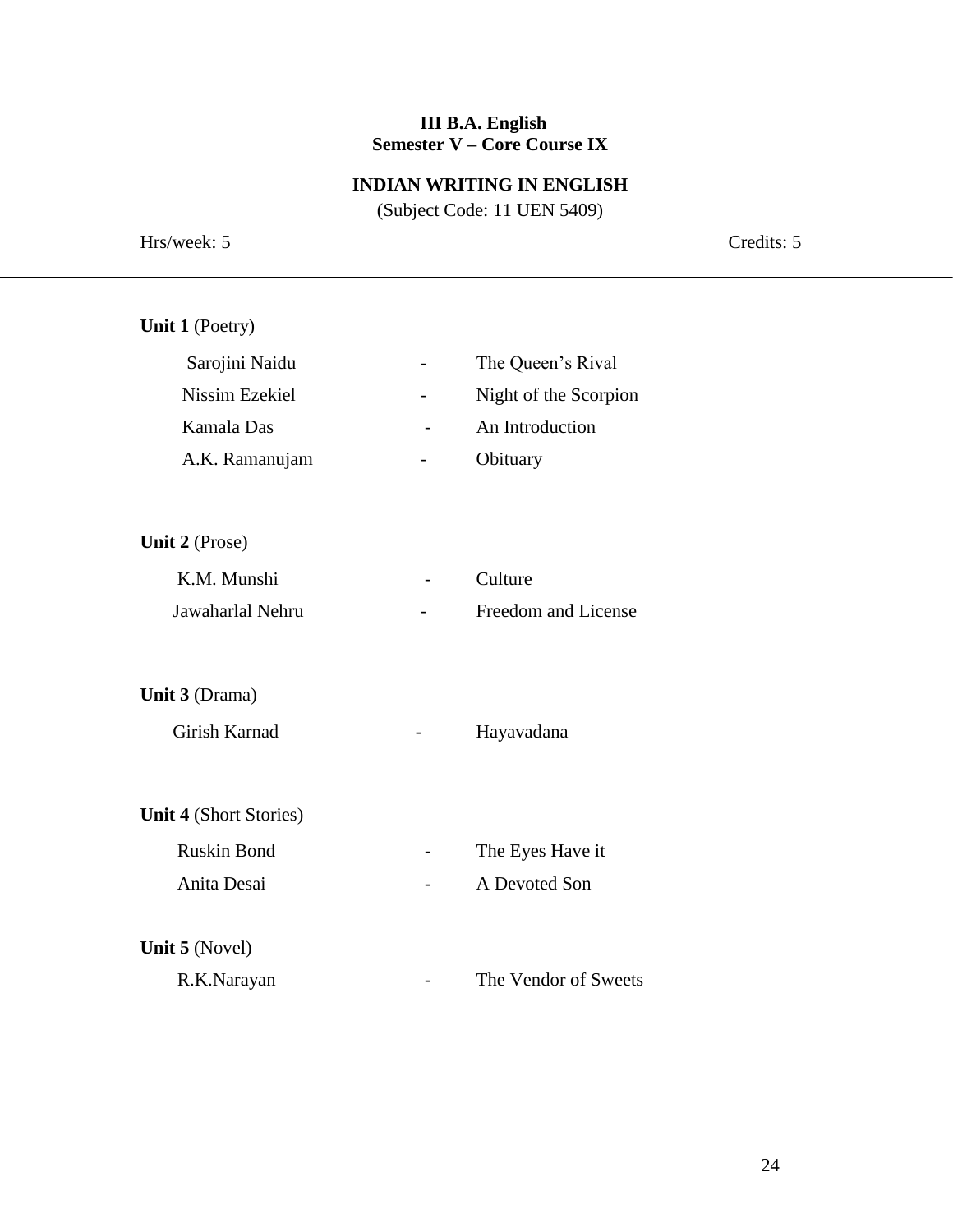# **III B.A. English Semester V - Core Course X**

## **DRAMA – I**

(Subject Code: 11 UEN 5410)

Hrs/week: 5 Credits: 5 **Unit 1** Marlowe **-** Dr. Faustus

# **Unit 2**  Webster **-** The Duchess of Malfi **Unit 3** Sheridan - School for Scandal **Unit 4** Henrik Ibsen - A Doll's House **Unit 5** G.B. Shaw - Arms and the Man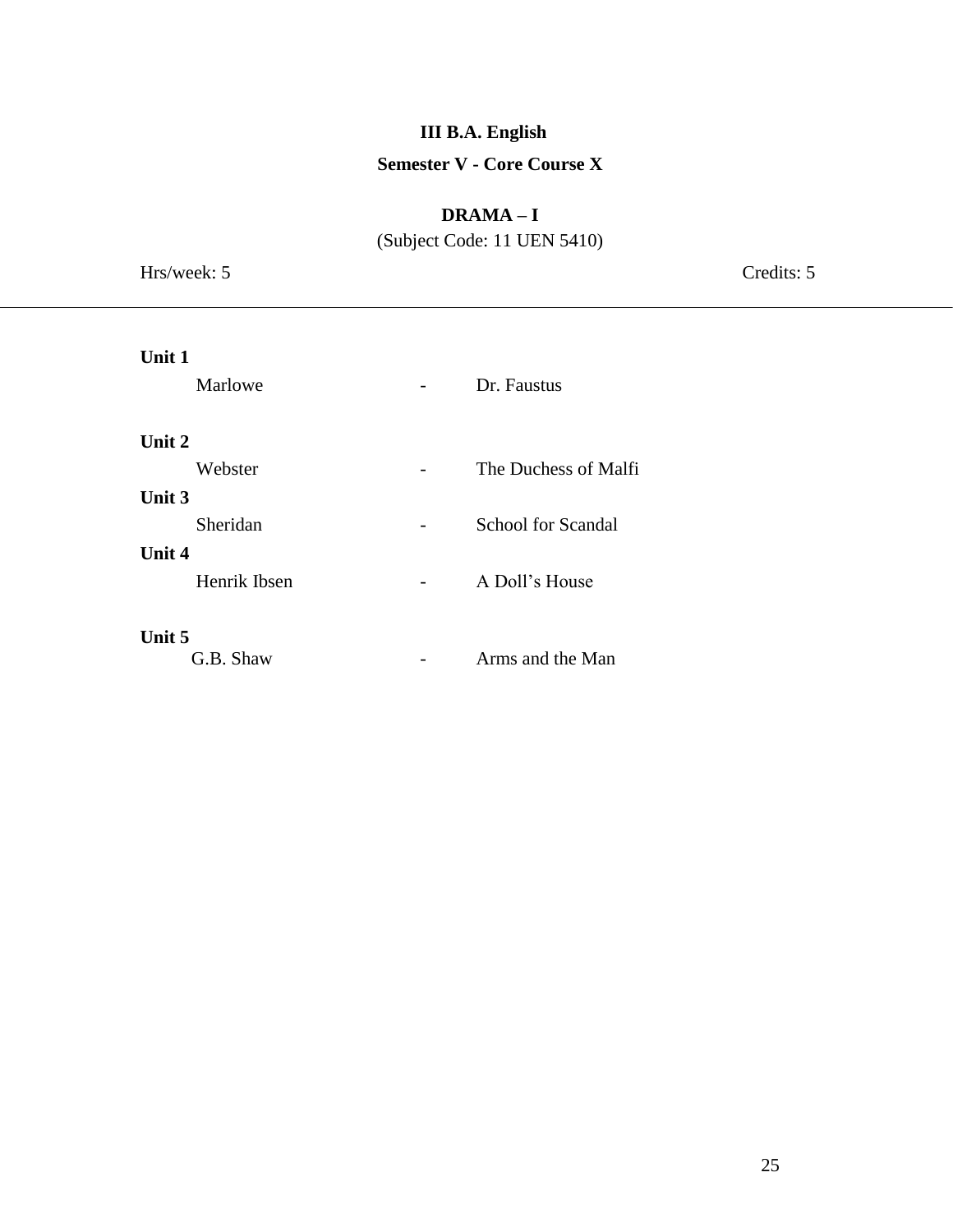# **III B.A. English Semester V – Major-Based Elective I**

# **American Literature**

(Subject Code: 11 UEN 5501)

| Hrs/week: 5                                                            |                                                                                                                                                                                                                        | Credits: 5 |
|------------------------------------------------------------------------|------------------------------------------------------------------------------------------------------------------------------------------------------------------------------------------------------------------------|------------|
| Unit 1 (Poetry)                                                        |                                                                                                                                                                                                                        |            |
| Walt Whitman<br><b>Robert Frost</b><br>Emily Dickinson<br>Sylvia Plath | Out of the cradle endlessly rocking.<br>$\overline{\phantom{a}}$<br>The Road Not Taken<br>$\overline{\phantom{a}}$<br>Because I could not stop for Death<br>$\overline{\phantom{a}}$<br>Lady Lazarus<br>$\blacksquare$ |            |
| Unit 2 (Prose)                                                         |                                                                                                                                                                                                                        |            |
| Emerson                                                                | <b>Self Reliance</b>                                                                                                                                                                                                   |            |
| Unit 3 (Drama)                                                         |                                                                                                                                                                                                                        |            |
| Tennessee Williams -                                                   | The Glass Menagerie                                                                                                                                                                                                    |            |
| <b>Unit 4 (Short Stories)</b>                                          |                                                                                                                                                                                                                        |            |
| Mark Twain<br>James Thurber                                            | <b>Ghost Story</b><br>Secret Life of Walter Mitty<br>$\overline{\phantom{a}}$                                                                                                                                          |            |
| Unit 5 (Novel)<br>Harper Lee<br>$\overline{\phantom{0}}$               | To kill a Mockingbird                                                                                                                                                                                                  |            |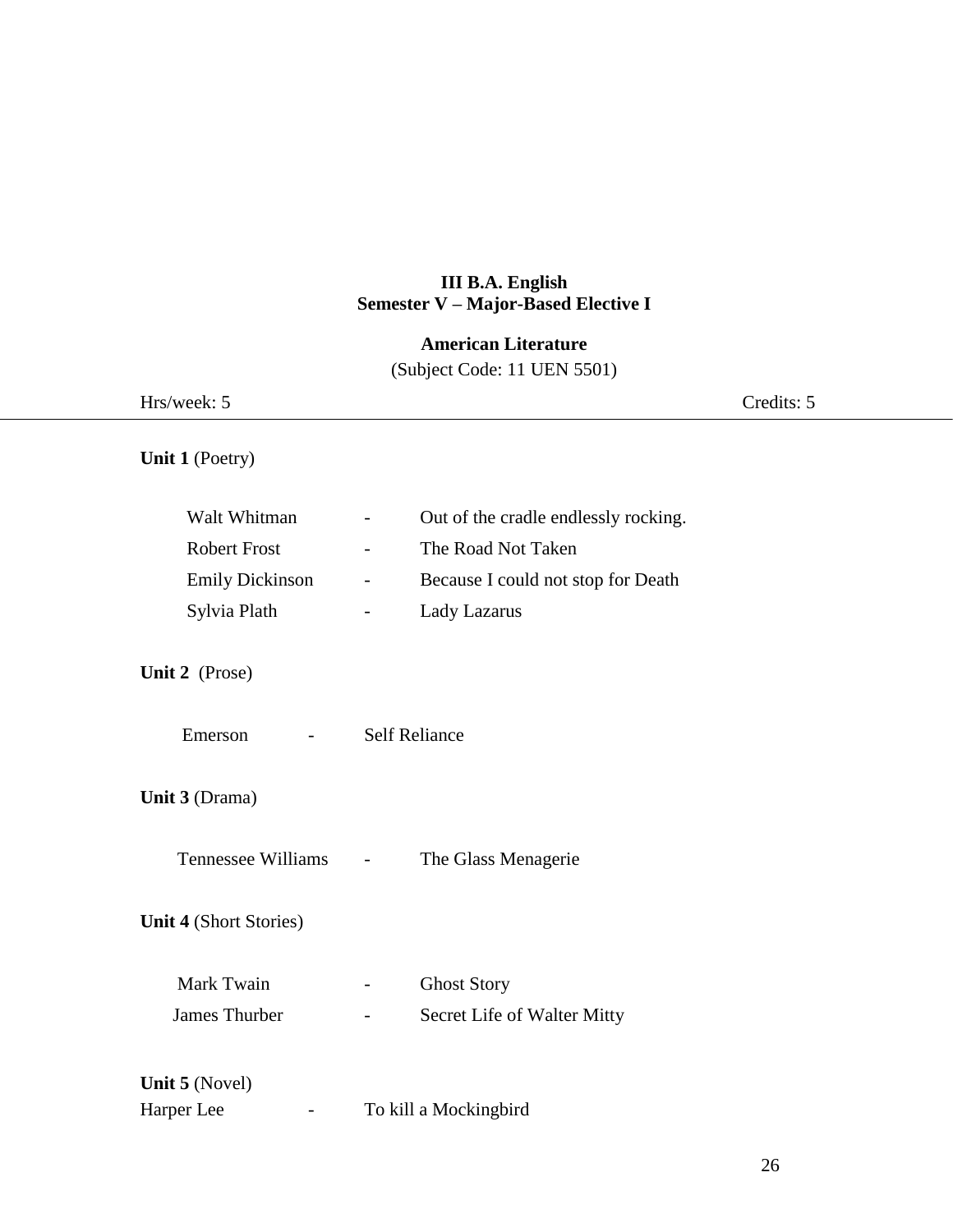#### **III B.A. English Semester V – Skill Based Elective II**

#### **GRAMMAR AND USAGE**

(Subject Code: 11 UEN 5702)

Hrs/week: 4 Credits: 4

#### **Unit 1**

Nouns, Adjectives, Articles, Pronouns (Chapters I to X)

#### **Unit 2**

Verbs, Concord (Chapters XI to XV)

#### **Unit 3**

Auxiliaries, Adverbs, Prepositions, Conjunctions, Interjections (Chapter XVI to XXII)

#### **Unit 4**

Simple, Compound and Complex Sentences, Clauses, Direct and Indirect speech, Punctuation and Capitals (Chapters XXIII to XXXII)

#### **Unit 5**

Verb Patterns and Structures (Chapters XXXIII to XXXVI)

#### **Text Book Prescribed:**

David Green – Contemporary English Grammar, Structures and Composition,

MacMillan Publishers

#### **Reference:**

- 1. Thomson and Martinet A Practical English Grammar
- 2. K.V.Joseph A Textbook of English Grammar and Usage(Vijay Nicole)
- 3. N. Krishnaswamy Modern English Grammar and Usage(Macmillan)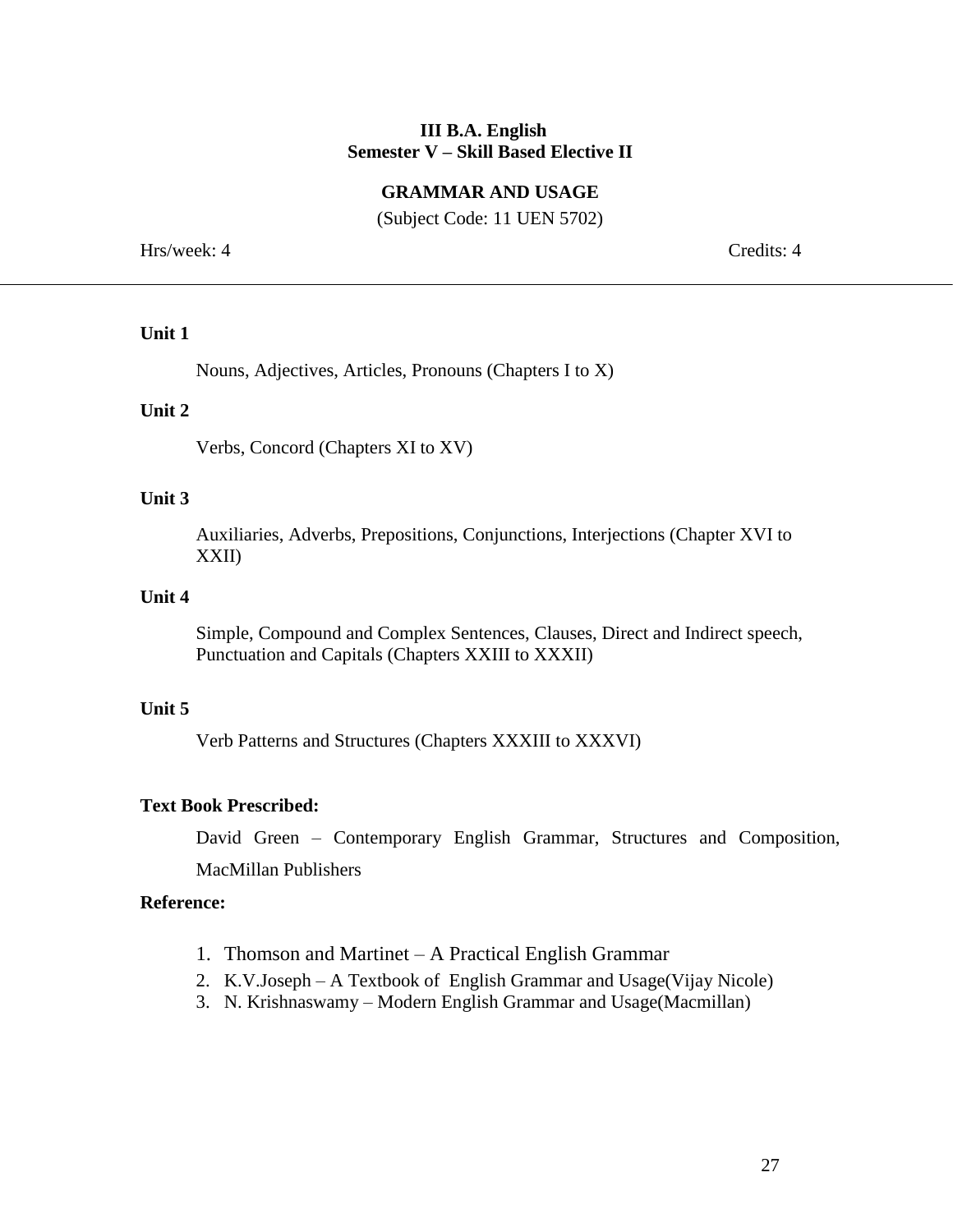# **III B.A. English**

# **Semester VI - Core Course XI**

## **SHAKESPEARE**

(Subject Code: 11 UEN 6411)

Hrs/week: 5 Credits: 5

| Unit 1 | A Mid Summer Night's Dream |
|--------|----------------------------|
| Unit 2 | Julius Caesar              |
| Unit 3 | As you Like It             |
| Unit 4 | Macbeth                    |
| Unit 5 | The Tempest                |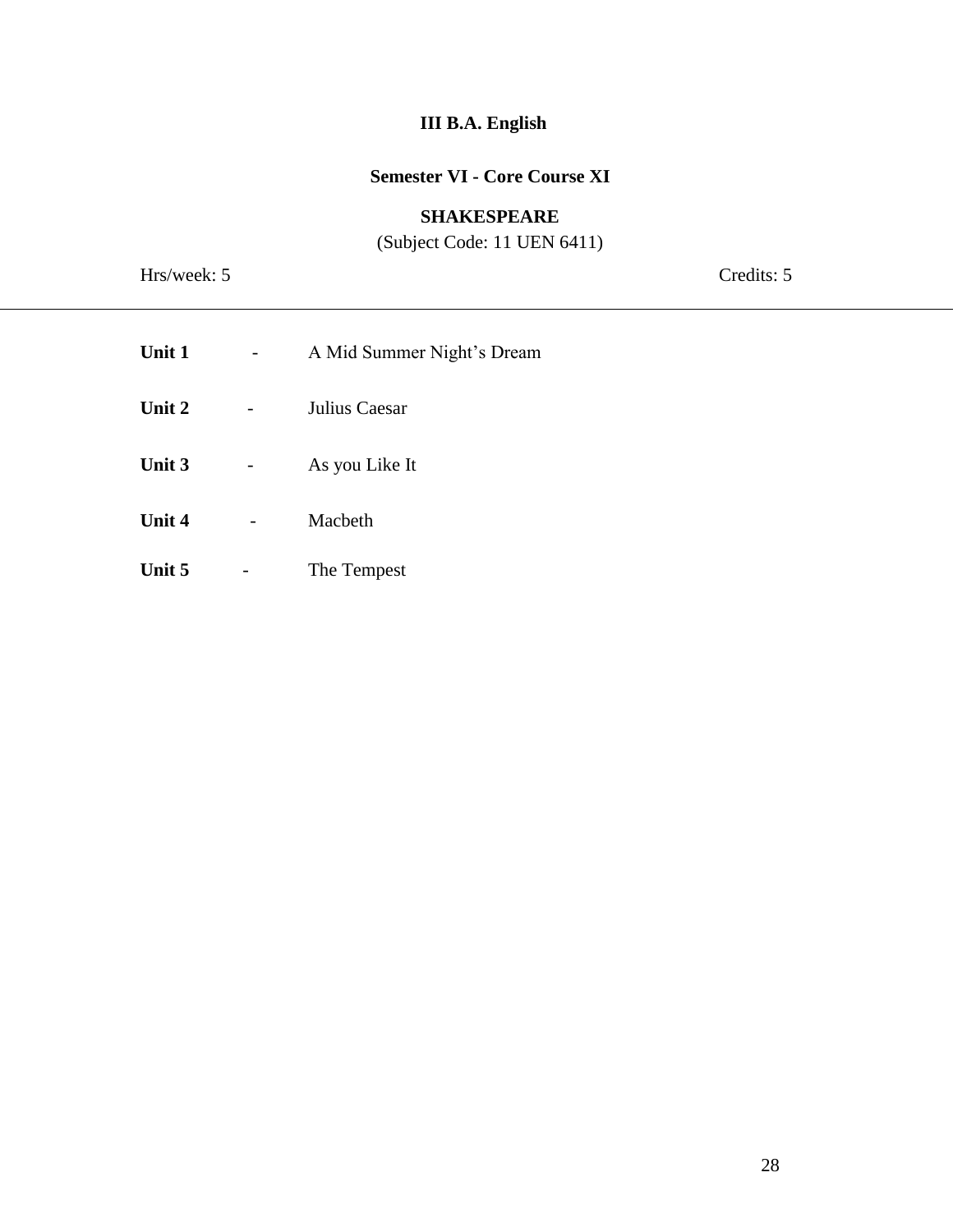# **III B.A. English Semester VI- Core Course XII LITERARY CRITICISM II**

(Subject Code: 11 UEN 6412)

Hrs/week: 5 Credits: 5

## **Romantic Criticism**

- **Unit 1:** Wordsworth: 'Preface to Lyrical Ballads' excerpts pertaining to Wordsworth's theory of poetic diction-his definition of poetry and Imagination.
- **Unit 2:** Coleridge: 'Biographic Literaria' excerpts pertaining to his views on poetry- His definition of poetry, imagination and fancy-his critique of Wordsworth's Theory of poetic diction.( Chapters XIII & XIV).

#### **Victorian Criticism**

**Unit 3**: Matthew Arnold: 'The Study of Poetry'. Twentieth Century Criticism  **Modern Criticism**

**Unit 4**: T.S. Eliot: Tradition and the Individual Talent.

**Unit 5**: I.A. Richards: The Four Kinds of Meaning.

#### **Prescribed Book:**

The English Critical Tradition

An Anthology of English Literary Criticism(Volume I&II)

Authors: S.Ramaswami

V.S.Sethuraman

Publisher: Macmillan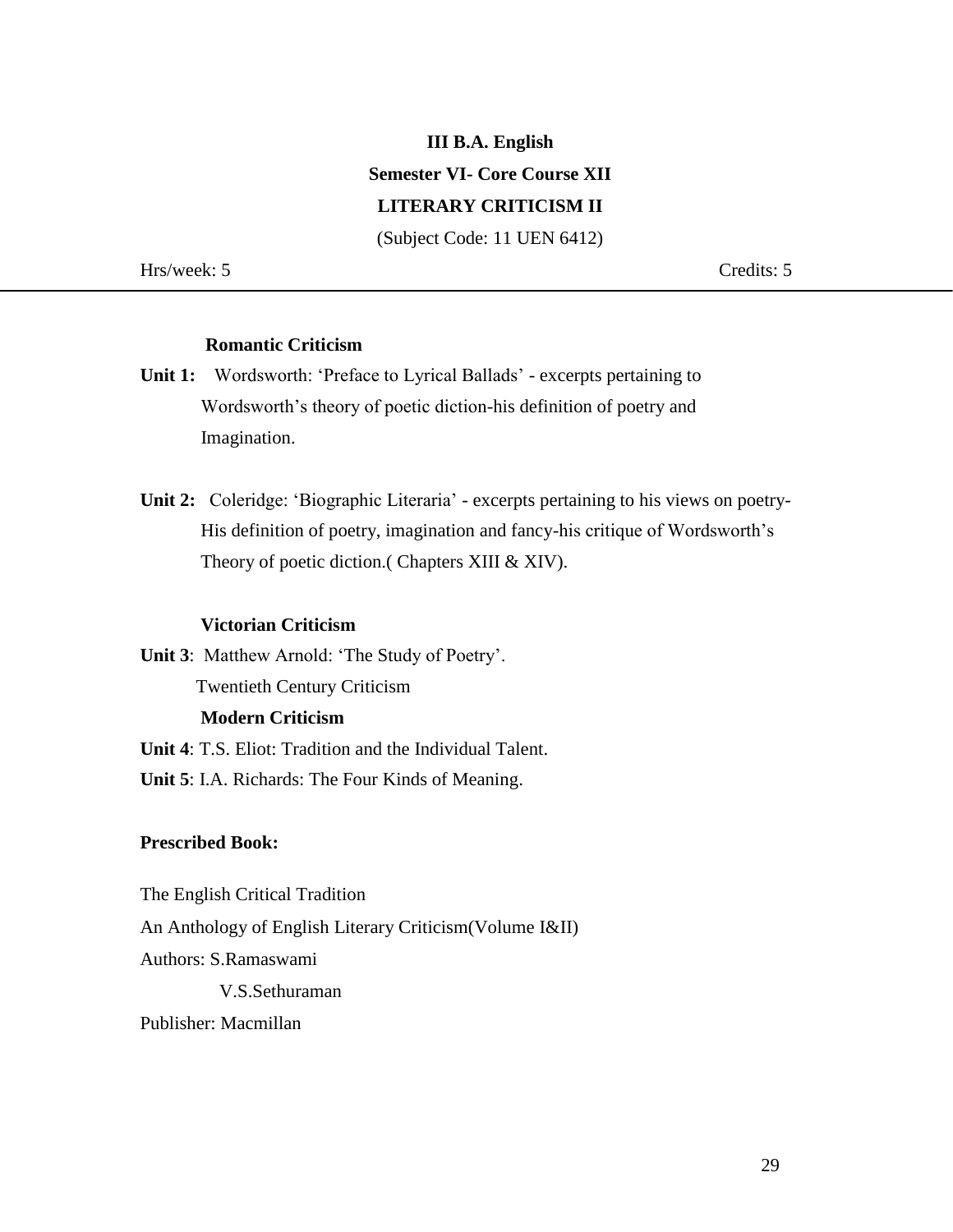## **III B.A. English Semester VI - Core Course XIII**

## **DRAMA – II**

(Subject Code: 11 UEN 6413)

Hrs/week: 6 Credits: 5

| Unit 1                                 |                              |  |  |  |  |
|----------------------------------------|------------------------------|--|--|--|--|
| Oscar Wilde                            | Lady Windermere's Fan.       |  |  |  |  |
| Unit 2<br>Synge                        | Playboy of the Western World |  |  |  |  |
| Unit 3<br>Eliot                        | Murder in the Cathedral      |  |  |  |  |
| <b>Unit 4</b><br><b>Samuel Beckett</b> | <b>Waiting for Godot</b>     |  |  |  |  |
| Unit 5<br>John Osborne                 | Look Back in Anger           |  |  |  |  |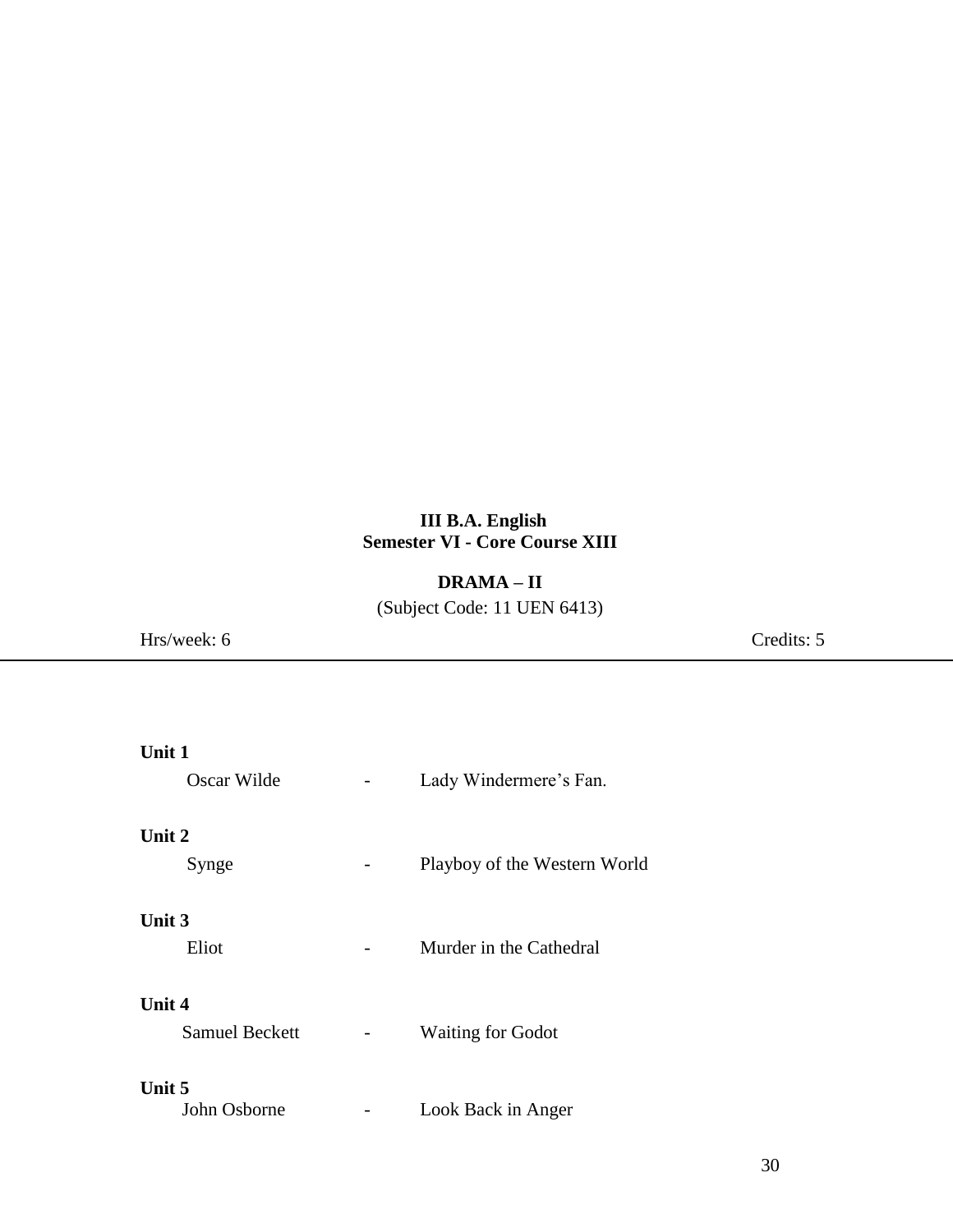#### **III B.A English**

#### **Semester VI – Major-Based Elective II**

### **Commonwealth Literature**

(Subject Code: 11 UEN 6502)

Hrs/week: 5 Credits: 5

- **Unit 1**: A.D. Hope: Australia Micheal-de-Anang: Africa Speaks F.R. Scott: The Canadian Authors Meet
- **Unit 2**: Atwood: Journey to the Interior Allan Curnow: Time Walcott: Ruins of a Great House
- **Unit 3**: Wole Soyinka: The Kongi's Harvest
- **Unit 4**: Achebe: The Novelist as a Teacher Katherine Mansfield: Bliss, Prelude, Picture (Short Stories)
- **Unit 5**: Achebe: Things Fall Apart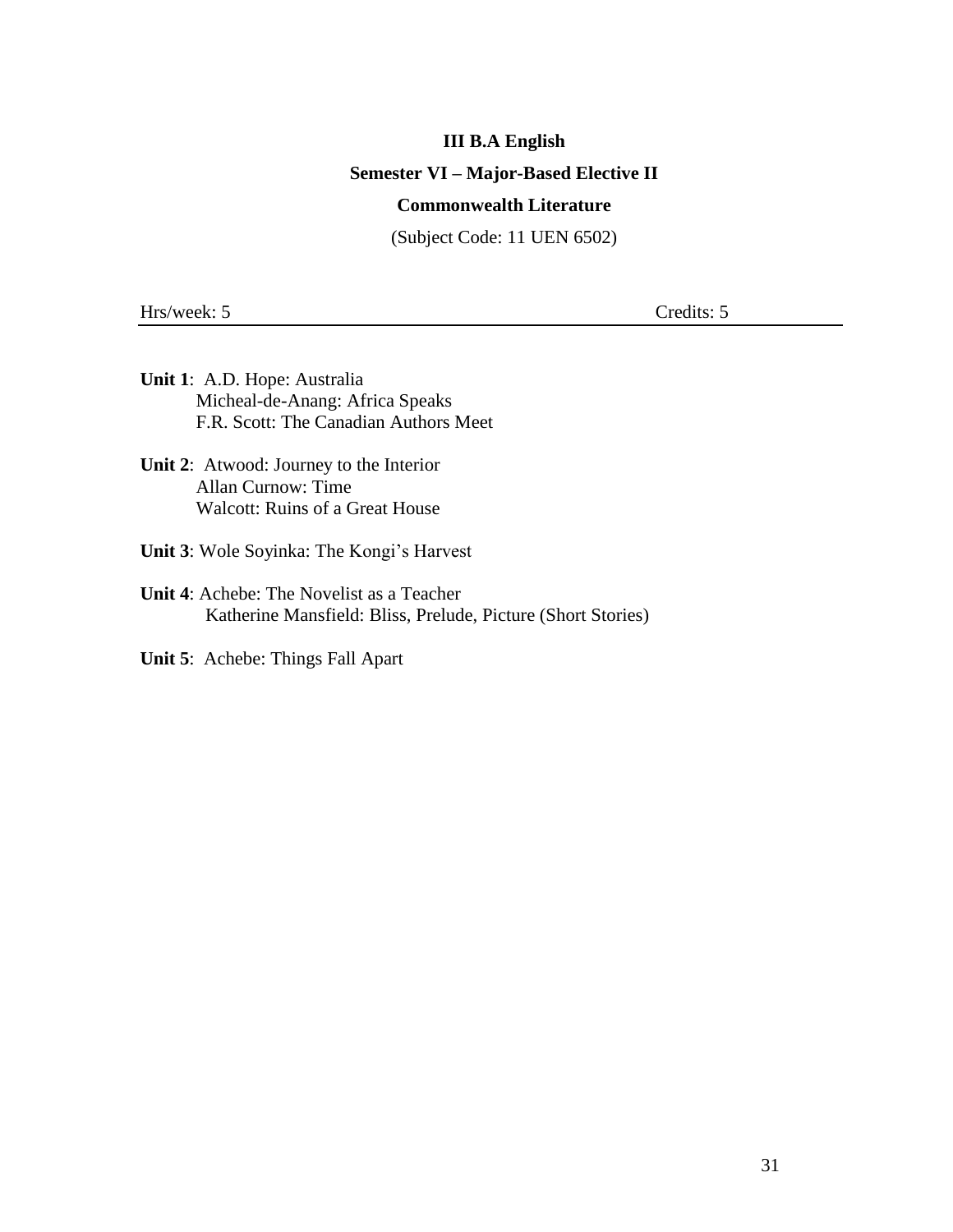# **III B.A English Semester VI – Major-Based Elective III English Language Teaching**

(Subject Code: 11 UEN 6503)

Hrs/week: 4 Credits: 4

| <b>Unit I:</b> Problems and Prospects for the Teacher of English             |  |  |  |  |  |  |  |  |  |  |
|------------------------------------------------------------------------------|--|--|--|--|--|--|--|--|--|--|
| What is involved in Teaching English?                                        |  |  |  |  |  |  |  |  |  |  |
|                                                                              |  |  |  |  |  |  |  |  |  |  |
| $\mathbf{r}$ , a multiple is a set of $\mathbf{r}$ . The set of $\mathbf{r}$ |  |  |  |  |  |  |  |  |  |  |

**Unit 2**: The Content of the Teaching of English Strategies & Techniques for the Teacher

### **Unit 3**: Planning the Lesson Methods & Techniques for Teaching English in Large Classes Teaching of Prose Text

- **Unit 4**: Teaching Reading Skills Teaching Poetry
- **Unit 5:** Teaching of Grammar & Composition Examinations in English

#### **Prescribed Book:**

Ghosh, Sastri, Das: Introductions to English Language Teaching Vol: 3 CIEFL (OUP).

## **Reference:**

Bright, McGregor: Teaching English as a Second Language (Longman/ ELBS).